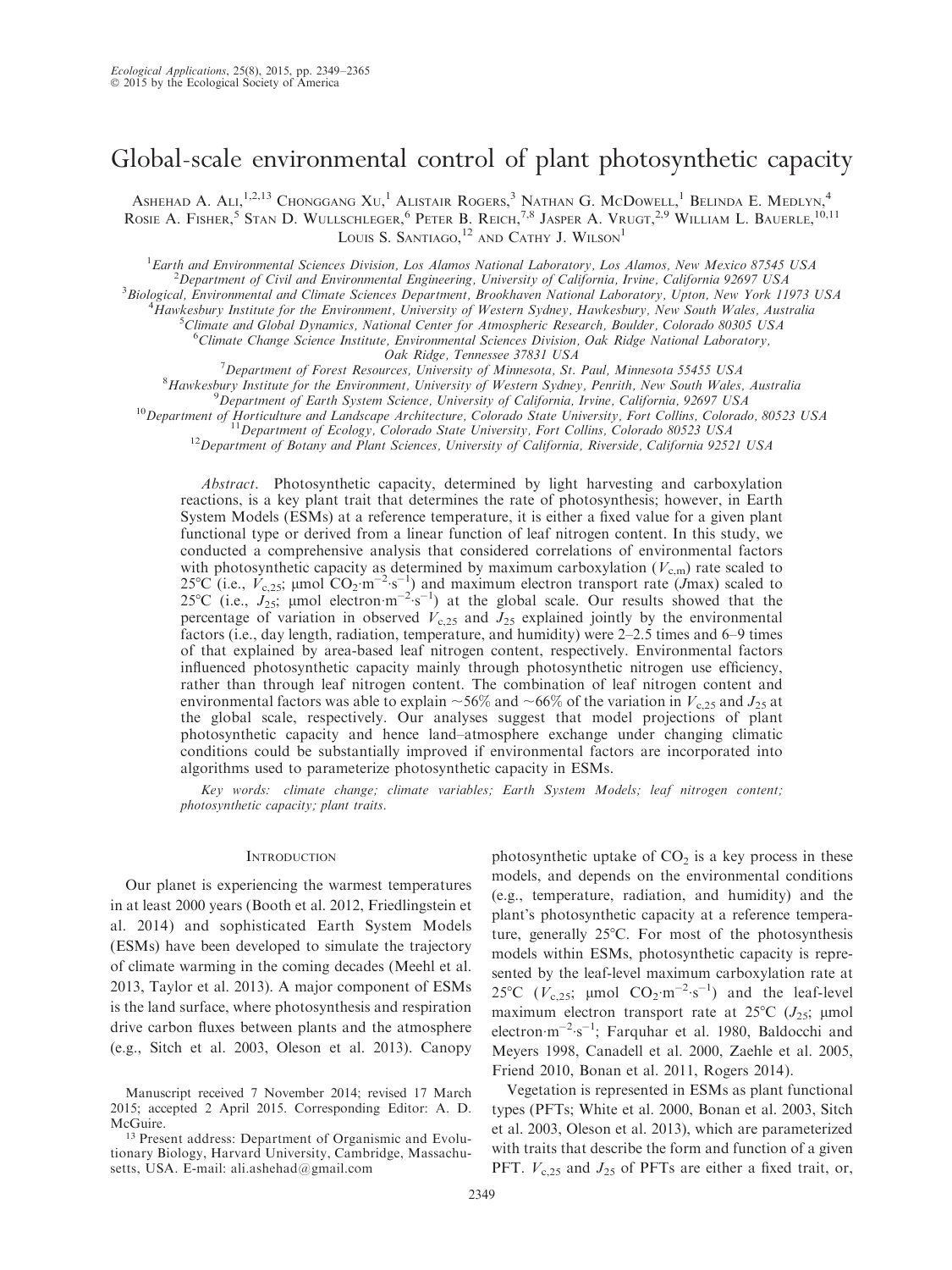where nitrogen dynamics are simulated, a function of the prognostic leaf nitrogen content (Haxeltine and Prentice 1996, Bonan et al. 2003, Kattge et al. 2009, Thornton et al. 2009, Zaehle et al. 2010). Many empirical studies have shown that  $V_{c,25}$  and  $J_{25}$  correlate with leaf nitrogen content (e.g., Ryan 1995, Reich et al. 1998, Medlyn et al. 1999, Kattge et al. 2009, Rogers 2014) and this relationship forms the basis of many ESM estimations of  $V<sub>c.25</sub>$  (Kattge et al. 2009, Rogers 2014) and  $J_{25}$  (Kattge and Knorr 2007). Variation in  $V<sub>c,25</sub>$  and  $J<sub>25</sub>$  is substantial (Wullschleger 1993, Medlyn et al. 1999) and occurs with growth conditions (Reich et al. 1998, Cai et al. 2007), season (Wilson et al. 2000, Onoda et al. 2005), and among species (Wohlfahrt et al. 1999, Joel et al. 2001, Ellsworth et al. 2004). In view of these large variations, it is well recognized that current ESM parameterization of  $V_{c,25}$  and  $J_{25}$  oversimplifies the representation of this model input, and that refined representation of variables that control  $V_{c,25}$  and  $J_{25}$  is critical for improving model simulations of land– atmosphere carbon exchange (Bonan et al. 2011, Bauerle et al. 2012, Rogers 2014).  $V_{c,25}$  and  $J_{25}$  are tightly coupled, and therefore a fixed ratio of  $J_{25}/V_{c,25}$  is typically assumed in large modeling schemes, but only  $V<sub>c,25</sub>$  has been measured and studied more extensively (Wullschleger 1993, Leuning 1997, Kattge and Knorr 2007).

Many studies have explored environmental control of photosynthetic capacity (von Caemmerer and Farquhar 1984, Evans and Poorter 2001, Wilson et al. 2001, Ainsworth and Long 2005, Misson et al. 2006, Bauerle et al. 2012, Maire et al. 2012, Xu et al. 2012). However, they generally consider one or two environmental factors (e.g.,  $CO<sub>2</sub>$ , radiation) or are limited to a specific region or continent. As far as we know, only one study has evaluated the multi-environmental control of photosynthetic capacity at the global scale (Reich et al. 2007); however, that study had key limitations. It did not consider important environmental factors such as day length (Bauerle et al. 2012), nor did it consider radiation levels at different canopy locations (Meir et al. 2002, Niinemets et al. 2007). Most importantly, it focused on the light-saturated photosynthetic rate (i.e.,  $A_{\text{max}}$ ) but not on  $V_{c,25}$  or  $J_{25}$ .  $A_{\text{max}}$  is not a good measure of photosynthetic capacity, in view that  $V_{c,25}$ and  $J_{25}$ , and other physiological properties such as stomatal conductance combined with environmental conditions are used to determine  $A_{\text{max}}$ . Thus,  $A_{\text{max}}$  is generally not used in ESMs as a parameter of photosynthetic capacity. Furthermore, Reich et al.'s (2007) study predicted photosynthetic capacity at a global scale by using annual climate conditions. Longterm averages of climatic conditions (Reich et al. 2007) may not represent the conditions (such as peak growing season) that most influence the achieved rates of photosynthetic capacity. Given that we cannot account for very short-term fluctuations (both due to lack of day-to-day observations and a lack of theory about short-term variation in photosynthetic capacity), in this study, we focus on the intermediate time scale (monthly). In agreement with the half-life time of rubisco at seven days (Suzuki et al. 2001), we assume that photosynthetic capacity varies with the monthly mean environmental conditions during plant growth (Medlyn et al. 2002a, Kattge and Knorr 2007, Maire et al. 2012).

In order to identify environmental factors that could be incorporated in ESMs to predict photosynthetic capacity (i.e.,  $V_{c,25}$  and  $J_{25}$ ), we assembled data that included variation in plant growth conditions resulting from seasonal cycles, latitudinal gradients, and different canopy locations, and then conducted a comprehensive analysis of photosynthetic capacity across the globe using monthly mean environmental conditions that included temperature, radiation, humidity, and day length. Environmental factors could potentially affect  $V<sub>c,25</sub>$  or  $J<sub>25</sub>$  in many ways, including the mass-based leaf nitrogen content (Maire et al. 2012), the specific leaf area (Poorter and Evans 1998), leaf age (Escudero and Mediavilla 2003), and nitrogen allocation through photosynthetic apparatus and specific activity of photosynthetic enzymes (Poorter and Evans 1998). In this study, we define  $V_{c,25}$  as the product of NUE<sub>c,25</sub> (µmol  $CO_2$  [g N]<sup>-1</sup> s<sup>-1</sup>) and area-based leaf nitrogen content  $(LNC_a; g N/m^2)$ , where NUE<sub>c,25</sub> is the  $V_{c,25}$  per unit of leaf nitrogen. Similarly, we define  $J_{25}$  as the product of  $NUE_{j,25}$  (µmol electron [g N]<sup>-1</sup>·s<sup>-1</sup>) and LNC<sub>a</sub>, where NUE<sub>i,25</sub> is the  $J_{25}$  per unit of leaf nitrogen and is denoted as a measure of nitrogen use efficiency of  $J_{25}$ . Based on these definitions, environmental factors could affect  $V_{c,25}$  or  $J_{25}$  through two pathways, either by modifying the absolute nitrogen content, or by modifying the photosynthetic nitrogen use efficiency. We explored the relative importance of these two pathways to better understand how environmental factors affect  $V_{c,25}$  and  $J_{25}$ .

#### **METHODOLOGY**

#### Overview

We obtained individual values of  $V_{c,m}$ ,  $J_m$ , and areabased leaf nitrogen content by digitizing data from the literature. The values of  $V_{\text{c.m}}$  and  $J_{\text{m}}$  were first standardized to common kinetic parameters and photosynthetic functions and then scaled to  $25^{\circ}$ C using a reference temperature response function. The corresponding mean monthly temperature, incident radiation, day length, and relative humidity at the time of the measurements were obtained from the CRUNCEP.v4 data set (Mitchell and Jones 2005). We assume that at the short-term time scales (e.g., daily basis), photosynthetic rates change due to environmental conditions (Reich et al. 1991a, Sullivan et al. 1996, Porté and Loustau 1998), but there is little change in photosynthetic capacities as determined by  $V_{c,25}$  and  $J_{25}$  (e.g., Xu and Baldocchi 2003). In contrast, at the intermediate time scales (e.g., monthly basis),  $V_{c,25}$  or  $J_{25}$  could change due to plant acclimations to environmental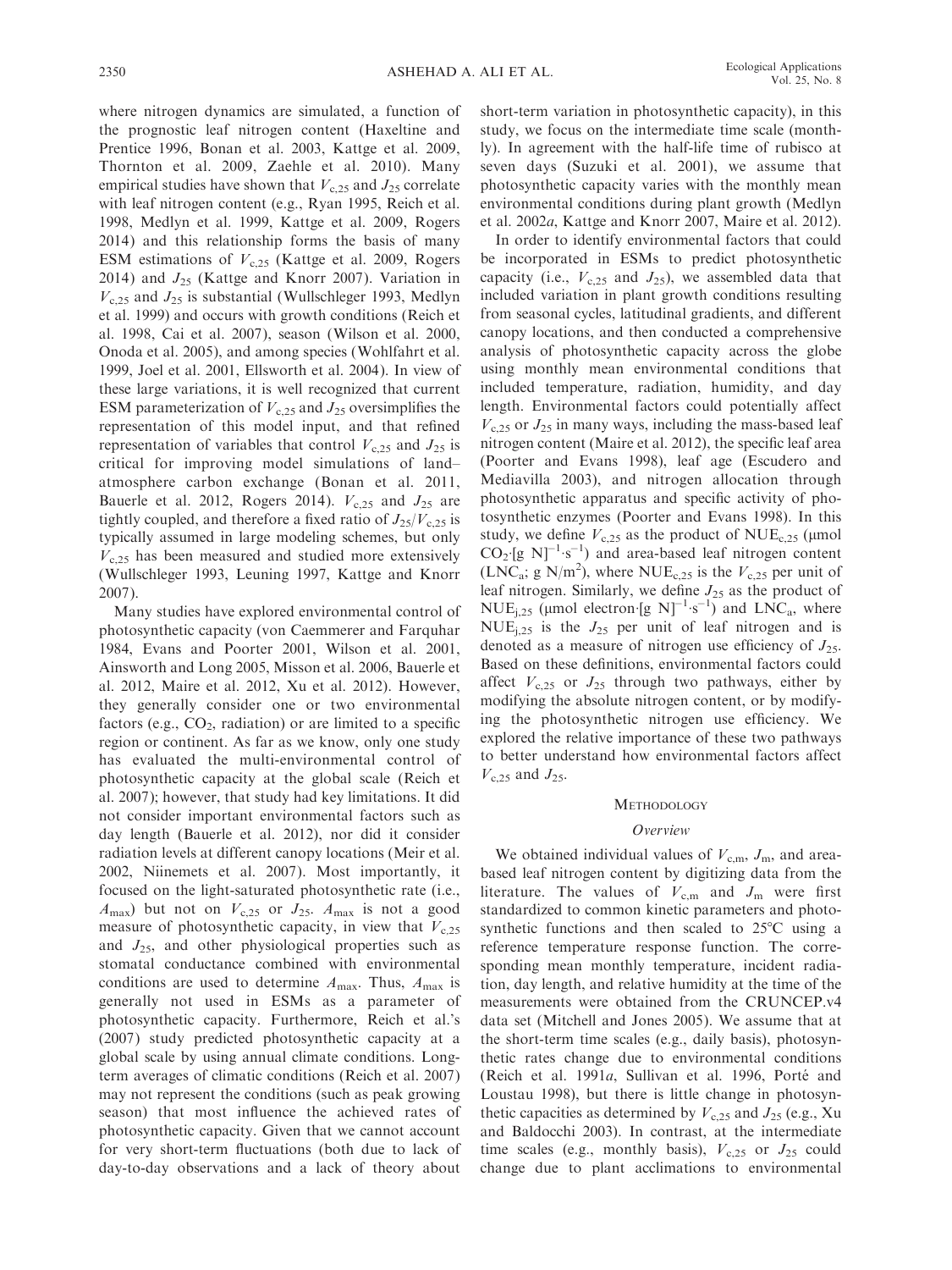conditions (Medlyn et al. 2002b, Meir et al. 2002, Kattge and Knorr 2007). Therefore, in this study, we used the monthly mean data to investigate how much environmental variables and leaf nitrogen content could contribute to variations in observed  $V<sub>c</sub>$ <sub>25</sub> and  $J<sub>25</sub>$  using a linear mixed-effects model.

#### Data and observations

We conducted a literature search on Google Scholar to locate publications that included the key words  $V_{c,m}$ or  $J_{\rm m}$  and also contained leaf nitrogen content, maximum carboxylation capacity, or maximum electron transport rate. We identified several more publications from the references cited in these studies. Some of the data sets used in our study are deposited in the global database of plant traits via the TRY initiative (Kattge et al. 2011). To ensure that our literature review was comprehensive, we also searched the bibliographic resources from Curtis (1996), Wullschleger (1993), and Ainsworth and Rogers (2007), and included the studies that met our basic requirements. We identified a lack of data from the Arctic region and therefore incorporated unpublished data (A. Rogers, unpublished data) collected in Barrow, Alaska, USA as part of the Department of Energy's Next Generation Experiment in the Arctic (NGEE-Arctic). We want to point out that different data sets are used for the analyses of  $V_{c,25}$  and  $J_{25}$ because not all the studies report both  $V_{c,25}$  and  $J_{25}$ .

The  $V_{\text{c.m}}$  and  $J_{\text{m}}$  values were standardized to 25°C using reference temperature dependence functions so that a comparison across data could be made at a common temperature. We recognize that this is a highly nontrivial task and that there are a number of formulations to choose from. Some of these temperature functions show weaker correspondence with the experimental data (Harley and Baldocchi 1995), while other temperature functions do not provide accurate modeled temperature responses of rubisco-limited photosynthetic rate (McMurtrie and Wang 1993). To ensure that our conclusions are not dependent on the choice of temperature response function (TRF), we explored four alternative functions. The first temperature response function (TRF1) had temperature dependence of rubisco kinetic parameters and temperature sensitivity of  $V_{\rm c,m}$  based on the  $Q_{10}$  concept (Collatz et al. 1991, Sellers et al. 1996). The second temperature response function (TRF2) had temperature dependence of rubisco kinetic parameters  $(K_c, K_o, \tau)$  based on an Arrhenius function taken from Bernacchi et al. (2001), with the temperature sensitivity of  $V_{c,m}$  using an Arrhenius function as in Leuning (2002). The kinetic properties of rubisco that depend on temperature include rubisco specific factor  $(\tau; \text{ Jordan and Ogren})$ 1984), and the Michaelis-Menten constants for  $CO_2(K_c)$ and  $O_2(K_0)$ . Since relationships of kinetic parameters could acclimate to variation in growth temperature (Yamori et al. 2005, 2006), the third temperature response function (TRF3) considered Kattge and Knorr's (2007) formulation of acclimation, where temperature optimum was a function of growth temperature. Finally, the fourth temperature response function (TRF4) was taken from Kattge and Knorr's (2007) formulation but had limited temperature acclimation, where the plant's growth temperature was constrained between  $11^{\circ}$ C and  $35^{\circ}$ C (see Appendices D–G for details). Exemplary response of  $V_{c,m}/V_{c,25}$  to temperature for all TRFs is presented in Fig. 1. To save space, we only included the figures for TRF4, and placed the figures for other TRFs in Appendix A. The reason we focus on TRF4 is that it has a medium level of temperature acclimation and is currently utilized in one of the ESMs; Community Land Model (CLM4.5; Oleson et al. 2013).

In this study, we have data for 127 species from a total of 58 studies on  $V_{c,m}$ , including six studies that specifically considered seasonal cycles of  $V_{\text{c.m}}$  (see Appendix A: Table A1 for details). We have 636 data points of  $J<sub>m</sub>$  values, which were reported by 50 studies. Studies which reported  $V_{c,m}$  or  $J_m$  over four or more consecutive months were considered seasonal studies, while the remaining studies were classified as nonseasonal (see Appendix A: Table A1 for details). Ten of the nonseasonal studies explored relationships with light attenuation through the canopy profile (see Appendix A: Table A1 for details) and were classified as vertical canopy layer studies. In our study, we have a total of 833 data points that encompass  $V<sub>c,25</sub>$  under different leaf nitrogen contents and environmental conditions (see Supplement for details).

We used freely available digitization and data extraction software to extract data from figures for a number of studies when they were not reported in text or tables (Engauge Digitizer 5.1; *available online*).<sup>14</sup> If the climate covariates (temperatures, radiation, and/or specific humidity) were not reported, they were extracted from the CRUNCEP.v4 data set with a resolution of one-half a degree (Mitchell and Jones 2005). Specifically, the climate covariates were obtained every 6 h within a day using the latitudes, longitudes, and the year in which the photosynthesis measurements were made for each study based on a bilinear interpolation. Bilinear interpolation is used to estimate the climate conditions of each study site from the gridded climate data. We assumed that species experienced the mean monthly environmental conditions when photosynthetic measurements were made, instead of using mean annual climatic conditions (Wright et al. 2004, Reich et al. 2007). We expect that monthly summaries of environmental conditions would potentially characterize plant growth conditions better than annual means in view that photosynthetic capacity responds to changing environments due to enzyme turnover (estimated between 1 and 7 d; Holaday et al. 1992, Piques et al. 2009, Suzuki et al.

<sup>14</sup> http://digitizer.sourceforge.net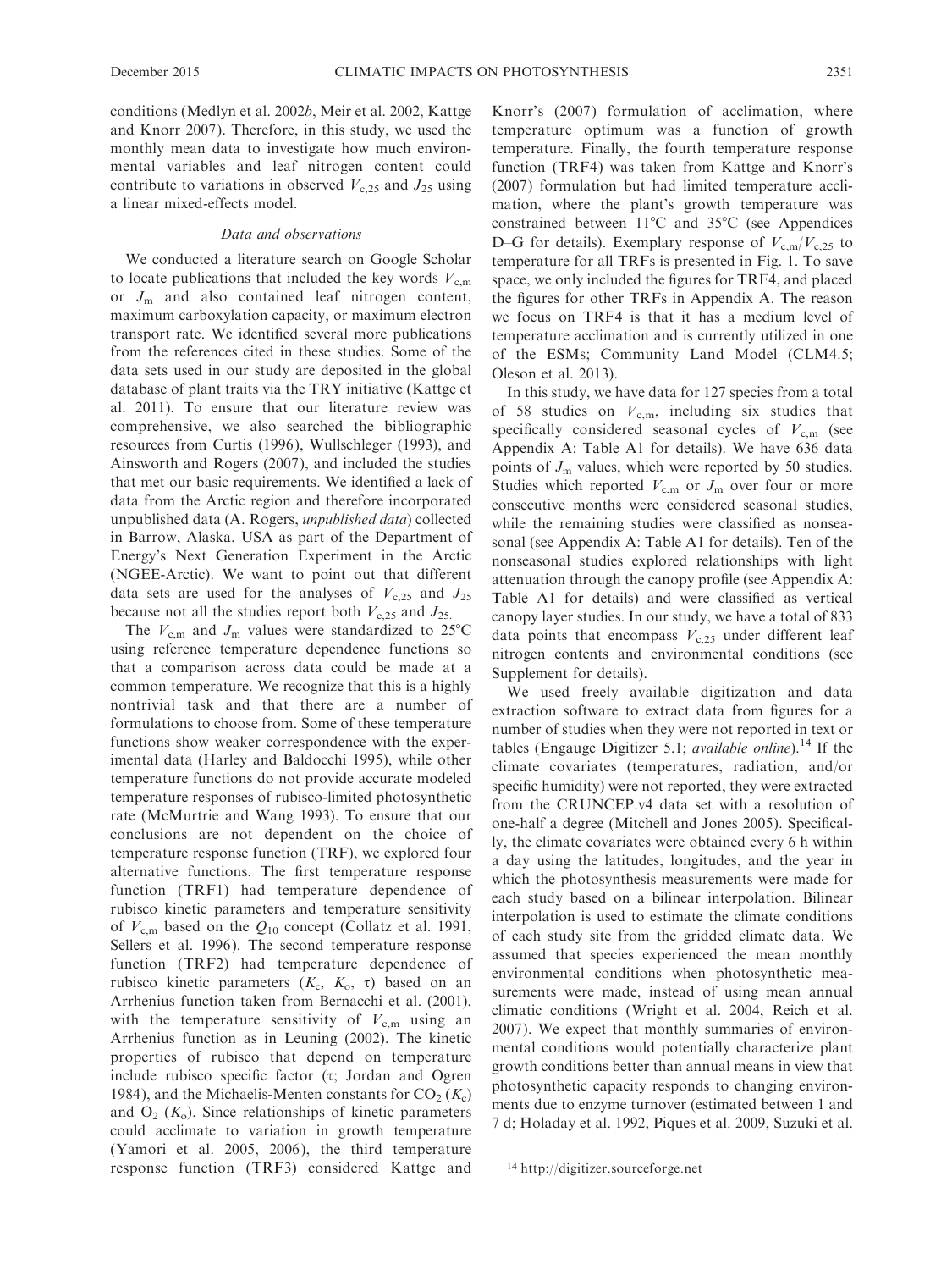2010). Leaf temperatures were usually reported, but plant growth temperature was rarely given. Because we needed the radiation conditions, if the study reported the canopy location (i.e., provided the canopy profile) and hence radiation levels, we used all of the data. For studies that did not report the canopy locations explicitly, we only used the upper 25% of the  $V_{c,m}$  and  $J_{\rm m}$  data, in view that higher  $V_{\rm c,25}$  and  $J_{25}$  are generally associated with higher canopy locations (Niinemets 1997) and our climate data from the CRUNCEP.v4 data set is only for the top of the canopy.

Specific humidity was used to calculate the relative humidity and vapor pressure deficit using the saturated water vapor pressure equation. The saturated vapor pressure and its derivative, as a function of temperature, were calculated from the eighth-order polynomial fits of Flatau et al. (1992). In this study, we do not consider atmospheric  $CO<sub>2</sub>$  concentration as one of the environmental variables because we only have a limited number of studies for the effects of elevated  $CO<sub>2</sub>$  on species (Medlyn et al. 1999, Ainsworth and Rogers 2007), which could lead to potential bias of the  $CO<sub>2</sub>$  impact in the analysis given the large amount of variation in  $V<sub>c.25</sub>$  and  $J_{25}$  across different species.

We did not consider row crops in this study because agricultural practices could confound analysis of the relationships we were exploring. In this study, we focus on  $C_3$  species only because they comprise the bulk of plant species on Earth. We acknowledge that leaf lifespan has been shown to be an important correlate of plant traits such as leaf nitrogen content and photosynthesis per unit leaf mass (Wright et al. 2004). We did not consider leaf lifespan because only a handful of studies reported its values, and therefore we posit that leaf lifespan is still poorly quantified (but see Reich et al. 2014); however, we do consider evergreen vs. deciduous habit, which accounts for variation in leaf lifespan, albeit in a crude fashion. Our database covers latitudes from  $45.5^{\circ}$  S to  $71.5^{\circ}$  N and longitudes from  $157.2^{\circ}$  W to  $176.3^{\circ}$  E. Appendix A: Table A1 lists references to observations and leaf nitrogen content of natural vegetation. The months and years in which the photosynthesis measurements were made and the location of the study sites (latitudes and longitudes) were specified in the published studies.

## Linear mixed-effects model

Our data were not independently sampled. Instead, a hierarchical sampling regime was used to collect the data. Namely, observations were first selected based on location. Within each location, there were samples based on time or species. Observations are likely to be correlated because data from the same location and time could have similar conditions (e.g., soil properties and hydrological conditions) that are not perfectly quantified by the available environmental variables. Thus, simple linear regression assuming independence among observational records was not appropriate for our study. Instead, we applied a linear mixed-effects model (Laird and Ware 1982, Lindstrom and Bates 1988) to account for this correlation among observations, where there were three random effects; the location of the photosynthesis measurement site, plant species, and time (months).

The linear mixed-effects model used in this study considered both the area-based leaf nitrogen content and the environmental variables  $(E)$ , including day length  $(D)$ , relative humidity  $(RH)$ , temperature  $(T)$ , and radiation  $(R)$ . The form of the model is as follows:

$$
V_{c,25} = \alpha + \beta_1 LNC_a + E + \epsilon_1 + \epsilon_s + \epsilon_m + \epsilon \qquad (1)
$$

where

$$
E = \beta_2 R + \beta_3 D + \beta_4 T + \beta_5 R H \tag{2}
$$

and  $\alpha$  is the constant term,  $\beta$  is the slope, and the error terms are denoted by  $\varepsilon$ . In Eq. 1, the variance of  $\varepsilon$  is  $\sigma^2$ . The random errors resulting from spatial location, species, and month are  $\varepsilon_1$ ,  $\varepsilon_s$ , and  $\varepsilon_m$ , respectively. The estimated variance of different error terms is listed in Appendix A: Table A4. We used a similar linear mixedeffects model for  $J_{25}$  (see Appendix A: Table A5 and Appendix B for different error terms).

We used the proportion of variance in observed  $V<sub>c,25</sub>$ and  $J_{25}$  explained by a certain model (i.e.,  $r^2$ ) to test the strength of the model. To ascertain how much all of the environmental variables contributed to variations in observed  $V_{c,25}$ , we first determined the proportion of variation in  $V<sub>c,25</sub>$  explained by the full model (using all of the environmental variables and leaf nitrogen content as the explanatory variables), which is denoted as  $r_0^2$ . Then we obtained the proportion of variation in  $V<sub>c,25</sub>$ explained by using only leaf nitrogen content as the explanatory variable, which is denoted as  $r_1^2$ . The difference between  $r_0^2$  and  $r_1^2$  was the proportion of variation in  $V<sub>c,25</sub>$  explained by all of the environmental variables (Xu and Gertner 2008). Similarly, the proportion of variation in  $V_{c,25}$  uniquely explained by a single variable (e.g., leaf nitrogen content or temperature) is calculated by the difference in  $r^2$ between the full model and the submodel that includes all variables except for the variable of interest. For example, the proportion of variation in  $V_{c,25}$  contributed by leaf nitrogen content is calculated by subtracting the  $r^2$  of the submodel that includes all the environmental factors from the  $r^2$  of the full model. In a similar fashion, we calculated the impact of environmental variables and leaf nitrogen content on  $J_{25}$ .

## Plant functional types (PFTs) and biome regions

Many ESMs simplify the representation of vegetation by dividing species into several simple PFTs (White et al. 2000, Bonan et al. 2003, Sitch et al. 2003, Oleson et al. 2013), due to computational limitations and our limited understanding of physiological properties of a comprehensive list of species. In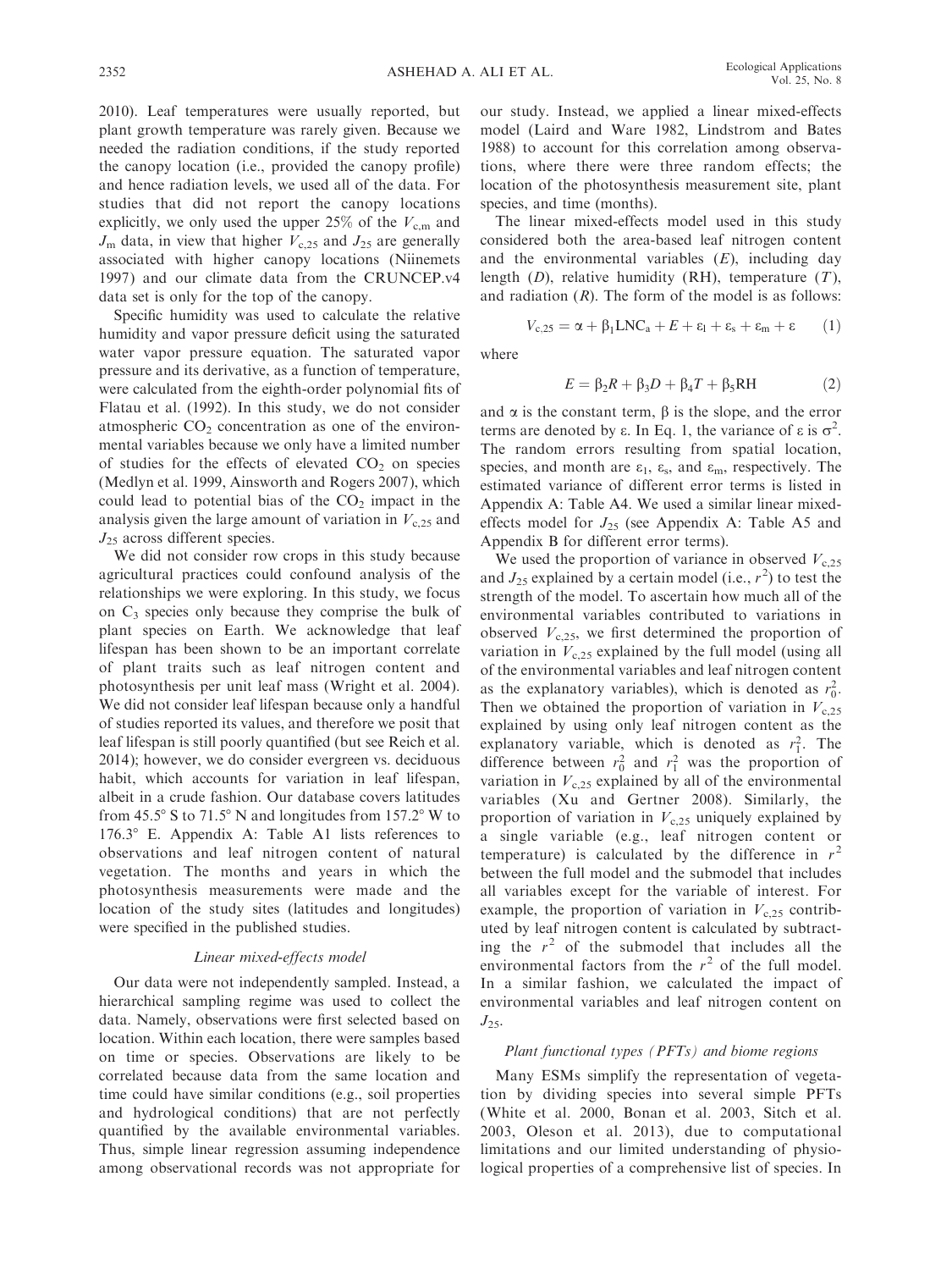

FIG. 1. Temperature (°C) response curves for photosynthetic capacity as determined by maximum carboxylation rate divided by maximum carboxylation rate scaled to 25°C ( $V_{c,m}/V_{c,25}$ ; µmol  $CO_2 \cdot m^{-2} \cdot s^{-1}$ ) using four different temperature response functions; TRF1 (black dashed), TRF2 (black dot-dashed), TRF3 at two growth temperatures,  $6^{\circ}$ C and  $30^{\circ}$ C (TRF3<sub>6</sub>, blue dashed; TRF3<sub>30</sub>, blue dot-dashed), and TRF4 at two growth temperatures,  $6^{\circ}$ C and  $30^{\circ}$ C (TRF4<sub>6</sub>, green dashed; TRF4<sub>30</sub>, green dot-dashed). The dotted vertical lines indicate the range of the measured temperature (6–34 $\degree$ C) at which measured  $V_{\text{c.m}}$  was reported by the studies used to construct the temperature response functions (Methodology: Data and observations).

these models, each PFT has a particular set of traits and makes up a particular proportion of vegetation at a site. Reich et al. (1997) and Wright et al. (2004) suggested possibilities for building new vegetation schemes that are conceptually cleaner, computationally easier, and that consider trait variation. In this study, we used a common set of plant traits (e.g., growth form, leaf form, and leaf status) and site properties (e.g., region and soil type; Reich et al. 2007, Kattge et al. 2009, Van Bodegom et al. 2012, van Ommen Kloeke et al. 2012) to our linear mixed-effects model. We grouped species in different combination of PFTs by growth form (herbaceous, shrubs, and trees), leaf form (needleleaf and broadleaf ), leaf status (evergreen and deciduous), region (tropical, temperate, boreal, and artic) and soil type (oxisol or non-oxisol) as an index of soil fertility (Kattge et al. 2009). We stratified the terrestrial vegetation with four levels of PFT definition with increasing complexity. The first PFT definition (PFTD1) consisted of three growth forms only with a total of three PFTs. The second PFT definition

(PFTD2) included three growth forms, two leaf forms, and two leaf statuses with a total of nine PFTs. Based on a simple combination, PFTD2 would have contained a maximum of 12 PFTs. Our data has nine PFTs for PFTD2 instead of 12 because other combinations of PFTs do not exist in our data, and the same reasoning holds for the other PFT definitions. The third PFT definition (PFTD3) was comprised of three growth forms, two leaf forms, two leaf statuses, and four regions, with a total of 19 PFTs. The last level of PFT (PFTD4) was comprised of three growth forms, two leaf forms, two leaf statuses, four regions, and two soil types, with a total of 21 PFTs.

To explore the global pattern of  $V_{c,25}$  and  $J_{25}$ , we divided the globe into different regions, following Spurr and Barnes (1980). Tropical was between  $23.5^{\circ}$  S and 23.5 $\degree$  N. The temperate region was between 23.5 $\degree$  N and  $50^{\circ}$  N and between 23.5° S and  $50^{\circ}$  S. The boreal region was between  $50^{\circ}$  N and  $66.5^{\circ}$  N, while the Arctic was from  $66.5^\circ$  N to the North Pole.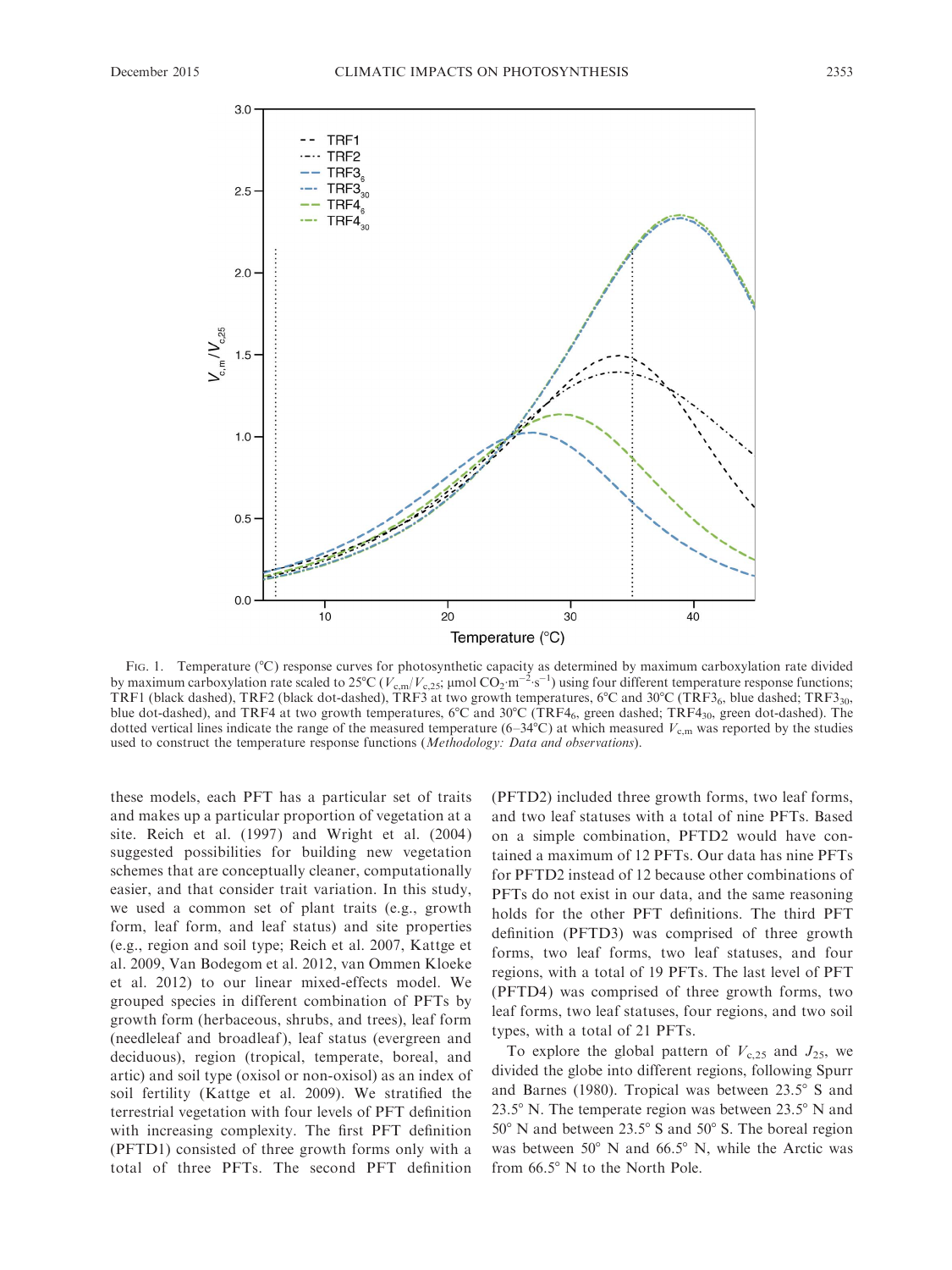

FIG. 2. Boxplots of individual data points of photosynthetic capacity as determined by (a) maximum carboxylation rate scaled to 25°C ( $V_{c,25}$ ), (b) photosynthetic nitrogen use efficiency of  $V_{c,25}$  (NUE<sub>c,25</sub>), (c) area-based leaf nitrogen content (LNC<sub>a</sub>) within the  $V_{c,25}$  data set, (d) maximum electron transport rate scaled to 25°C ( $J_{25}$ ), (e) photosynthetic nitrogen use efficiency of  $J_{25}$  (NUE<sub>i,25</sub>), and (f) LNC<sub>a</sub> within the  $J_{25}$  data set.  $V_{c,25}$ , NUE<sub>c,25</sub>,  $J_{25}$ , NUE<sub>j,25</sub>, and both sets of LNC<sub>a</sub> were binned by latitude in correspondence with their biome regions (Methodology: Plant functional types (PFTs) and biome regions); temperate region south of Equator (Temp(S)), tropical, temperate region north of Equator (Temp(N)), boreal, and arctic. We used TRF4 as the temperature response function. See Appendix A: Figs. A1–3 for other temperature response curves. The horizontal line inside each box is the median, the lower and upper end points of each box are the lower and upper quartile, respectively, whiskers represent 1.5 times the interquartile range, and outliers were any points that lay beyond that.

#### **RESULTS**

## Global variability of photosynthetic capacity

Our results showed that, at the global scale, species from tropical zones tend to have low  $V_{c,25}$  and  $J_{25}$  while species from higher latitudes tend to have high  $V<sub>c,25</sub>$  and  $J_{25}$  for all four different temperature response functions we used (Fig. 2a, d; Appendix A: Figs. A1a, d, A2a, d, A3a, d). The high photosynthetic capacity generally results from a higher photosynthetic nitrogen use efficiency of  $V_{c,25}$  or a higher photosynthetic nitrogen use efficiency of  $J_{25}$  rather than a higher leaf nitrogen content (Fig. 2b, c, e, f; Appendix A: Figs. A1b, c, e, f, A2b, c, e, f, A3b, c, e, f ).

# Environmental factors vs. leaf nitrogen effects on photosynthetic capacity

Environmental variables contributed to an about two times larger amount of variation in observed  $V<sub>c,25</sub>$  than that of leaf nitrogen content for TRF2 and TRF3 (Fig. 3a). For TRF1 and TRF4, environmental variables contributed to a  $\sim$ 2.5 times larger amount of variation in observed  $V<sub>c,25</sub>$  than that of leaf nitrogen content (Fig. 3a). Leaf nitrogen content explained  $\sim$ 17% of the variation in  $V_{c,25}$  for TRF1, TRF2, TRF3, and TRF4, while environmental variables jointly explained 36–41% of the variation in  $V_{c,25}$  (Fig. 3a). The percentage of variation in  $V_{c,25}$  explained by the environmental variables using temperature functions with acclimation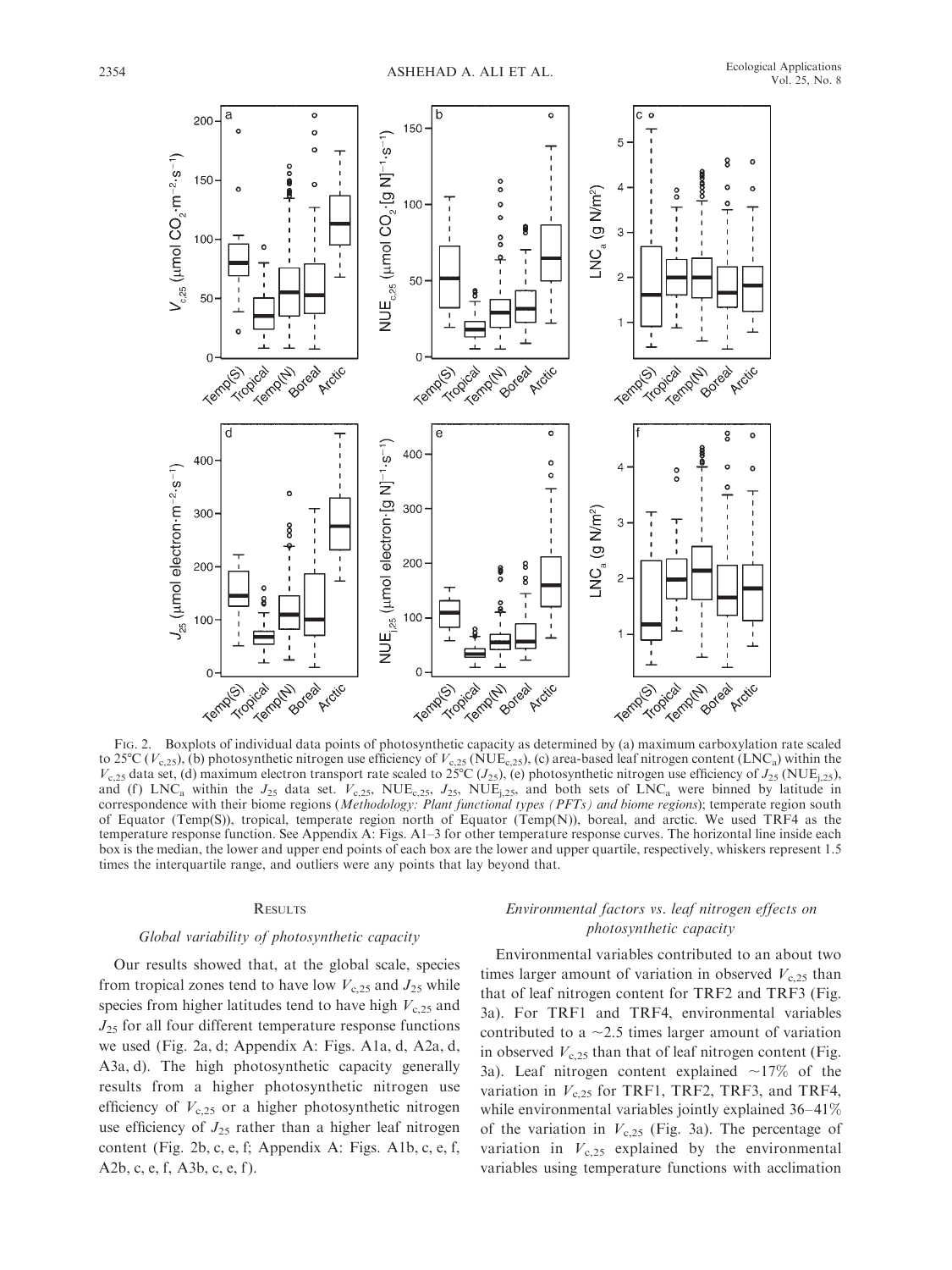(36–41%) was similar to those without acclimation (39– 41%; Fig. 3a). The primary environmental factors for  $V<sub>c,25</sub>$  were day length, radiation, temperature, and relative humidity, in order of decreasing importance (Fig. 4a; Appendix A: Figs. A5a, A7a, A9a, A11a). Based on our linear mixed-effects model, day length, radiation, relative humidity, and leaf nitrogen had positive effects on  $V<sub>c,25</sub>$ , while temperature had negative effects on  $V_{c,25}$  (Fig. 4b–f; Appendix A: Figs. A4b–f, A6 $b$ –f, A8 $b$ –f).

Environmental variables contributed to an about six times larger amount of variation in observed  $J_{25}$  than that of leaf nitrogen content for TRF3 and TRF4 (Fig. 3b). For TRF1 and TRF2, environmental variables contributed to an about nine times larger amount of variation in observed  $J_{25}$  than that of leaf nitrogen content (Fig. 3b). Leaf nitrogen content explained  $\sim 6\%$ of the variation in  $J_{25}$  for temperature response functions without acclimation (TRF1 and TRF2), while it explained  $\sim$ 9% of the variation in  $J_{25}$  for temperature response functions with acclimation (TRF3 and TRF4). Environmental variables jointly explained  $~1\%$  of the variation in  $J_{25}$  when TRF2 and TRF4 were used (Fig. 3b). The percentage of variation in  $J_{25}$  explained by the environmental variables was relatively low for TRF1 and TRF3 ( $\sim$ 55%; Fig. 3b). The key environmental factors for  $J_{25}$  were day length, temperature, radiation, and relative humidity, in order of decreasing importance (Fig. 5a; Appendix A: Figs. A5a, A7a, A9a). Based on our linear mixed-effects model, day length, radiation, relative humidity, and leaf nitrogen had positive effects on  $J_{25}$ , while temperature had negative effects on  $J_{25}$ (Fig. 5b–f; Appendix A: Figs. A5b–f, A7b–f, A9b–f ).

In terms of the relative importance of the two pathways through which environmental factors can affect  $V<sub>c.25</sub>$ , our results showed that environmental variables jointly contributed a small amount of variation in observed leaf nitrogen content for different temperature response functions (4.5–5%; Fig. 6a) compared to their contribution to photosynthetic nitrogen use efficiency of  $V_{c,25}$  (42–49%; Fig. 6a). The largest amount of variation in photosynthetic nitrogen use efficiency of  $V<sub>c,25</sub>$  (NUE<sub>c,25</sub>) was explained by day length (33–39%; Fig. 7a; Appendix A: Figs. A10a–A12a). Radiation, relative humidity, and temperature had smaller impacts on  $NUE_{c,25}$  (0.6–10%; Fig. 7a; Appendix A: Figs. A10a– A12a). Together, environmental variables had much more control over photosynthetic nitrogen use efficiency of  $V_{c,25}$  than leaf nitrogen content (Fig. 6a).

In the case of  $J_{25}$ , environmental variables in combination contributed a small amount of variation in observed leaf nitrogen content for different temperature response functions  $(\sim 9\%)$  compared to their contribution to photosynthetic nitrogen use efficiency of  $J_{25}$  (52–56%; Fig. 6b). The largest amount of variation in photosynthetic nitrogen use efficiency of  $J_{25}$  (NUE<sub>i,25</sub>) was explained by day length (31–37%; Fig. 7b; Appendix A: Figs. A10b–A12b). Radiation, relative



FIG. 3. Percentage of variation in (a)  $V<sub>c,25</sub>$  and (b)  $J<sub>25</sub>$  using different temperature response functions (TRFs) explained by the sum of the local environmental variables  $(E)$  and LNC<sub>a</sub>. Temperature response function 1 (TRF1) is adapted from Collatz et al. (1991) and Sellers et al. (1996), TRF2 is a temperature response function proposed by Leuning (2002), TRF3 is a temperature response function based on Kattge and Knorr's (2007) formulation of acclimation, where temperature optimum was a function of growth temperature, and TRF4 is based on Kattge and Knorr (2007)'s formulation but with limited temperature acclimation, where the plant's growth temperature was constrained between  $11^{\circ}$ C and  $35^{\circ}$ C. See Appendix G for details of different temperature response functions.

humidity, and temperature had smaller impacts on NUE<sub>i,25</sub> (0–17%; Fig. 7b; Appendix A: Figs. A10b– A12b). Together, environmental variables had much more control over photosynthetic nitrogen use efficiency of  $J_{25}$  than leaf nitrogen content (Fig. 6b). We want to point out that the difference in the explained amount of variation for leaf nitrogen content is slightly different because different data sets were used for  $V_{c,25}$  and  $J_{25}$ , as not all the studies reported both  $V<sub>c,25</sub>$  and  $J<sub>25</sub>$ .

# Photosynthetic capacity for plant functional types  $(PFTs)$

Our results showed that, across all of the temperature response functions, the model that used the most comprehensive classification of PFTs (PFT definition 4 with 21 PFTs in Table 3;  $r^2 = 40-47\%$ ) explained less of the variation in observed  $V_{c,25}$  than the model that only used leaf nitrogen content and environmental variables (Fig. 8a;  $r^2 = 54-58\%$ ). For TRF1, TRF2, TRF3, and TRF4, and depending on the PFT grouping methodology, PFT explains 10–47% of the variation in photosynthetic capacity of  $V_{c,25}$  (Fig. 9; Appendix A: Figs. A13, A15, A17). The addition of environmental variables increased the explanation of variation to 40– 54% (Fig. 9; Appendix A: Figs. A13, A15, A17). Finally,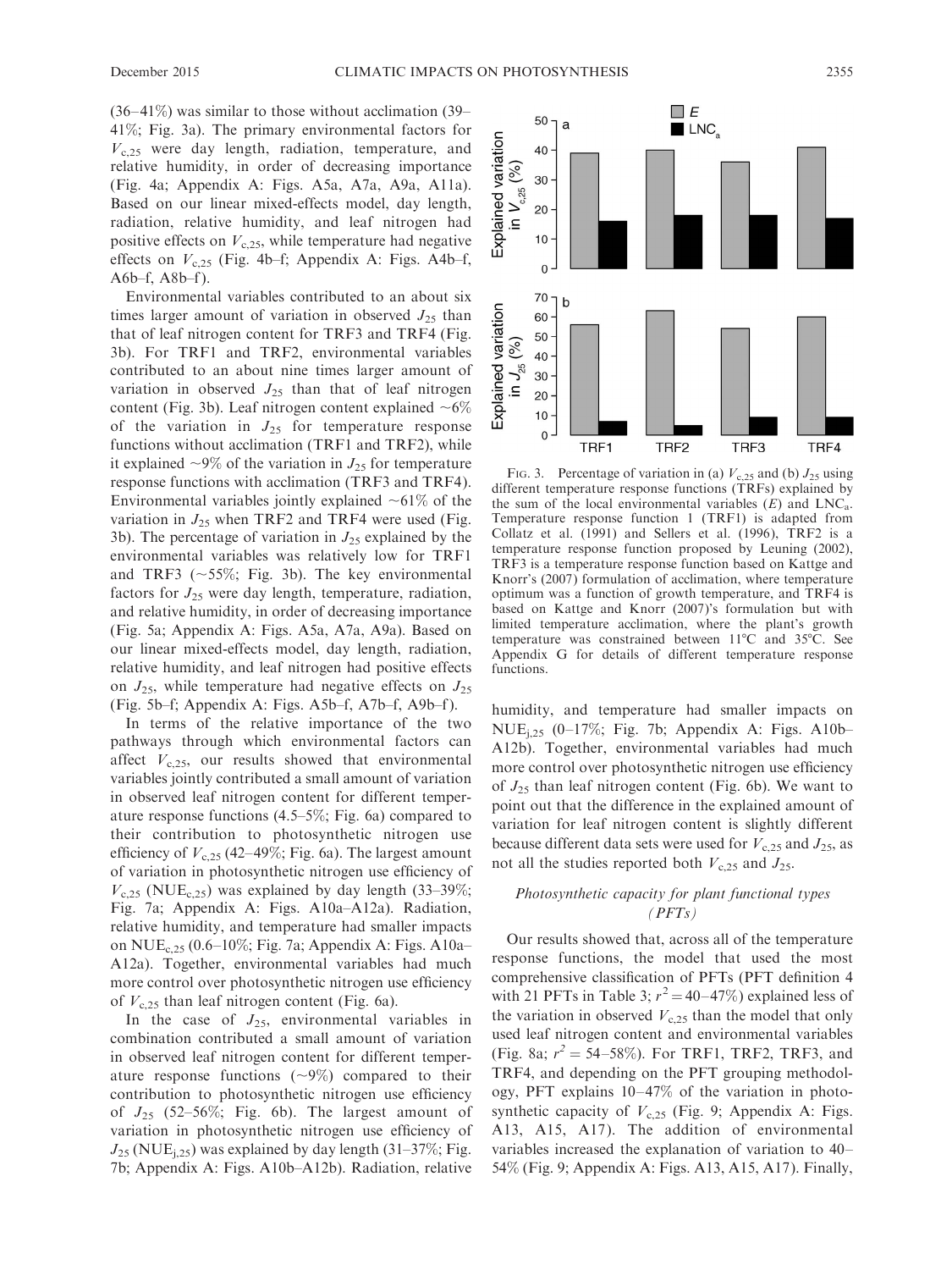

FIG. 4. (a) Percentage of variation in  $V_{c,25}$  explained by LNC<sub>a</sub> and all of the environmental variables (E), where the specific environmental variables include day length  $(D)$ , daytime radiation  $(R)$ , growth temperature  $(T)$ , relative humidity (RH; unitless), and  $\bar{E}$  includes daytime radiation, growth temperature, and relative humidity. The relationship between  $V_{c,25}$  and environmental variables including (b) day length, (c) daytime radiation, (d) temperature, (e) relative humidity, and (f ) leaf nitrogen content is shown with the gray solid line estimated from linear mixed-effects models. Each data point corresponds to an individual leaf. The coefficient of regression and corresponding P values (in parentheses) are shown in (b–f); significance was set at  $P < 0.01$ . We used TRF4 as the temperature response function. See Appendix A: Figs. A4, A6, and A8 for other temperature response curves.

the addition of leaf nitrogen content resulted in a total of 55–64% of variation explained (Fig. 9; Appendix A: Figs. A13, A15, A17). This indicates that the addition of both environmental variables and leaf nitrogen content to PFTs substantially improves the predictive power of the empirical model of  $V_{c,25}$ . Since PFT definitions 3 and 4 considered growth regions, both definitions implicitly contain the climate information, explaining why including environmental factors with these PFT definitions does not greatly improve the proportion of variation explained (Fig. 9; Appendix A: Figs. A13, A15, A17). We want to highlight that for every temperature response function (TRF1, TRF2, TRF3, and TFR4), the explained variance of  $V<sub>c,25</sub>$  by the most comprehensive classification of PFTs (PFT definition 4 with 21 PFTs in Fig. 9; Appendix A: Figs. A13, A15, A17;  $r^2$  = 40–46%) and by the most comprehensive classification of PFTs combined with environmental variables (Fig. 9;

Appendix A: Figs. A13, A15, A17;  $r^2 = 49 - 54\%$ ) is lower than the model that only uses leaf nitrogen content and environmental variables (Fig. 9; Appendix A: Figs. A13, A15, A17;  $r^2 = 54-58\%$ ). This suggests that we will be able to use environmental variables and leaf nitrogen content to make reasonable predictions about the photosynthetic capacity of  $V_{c,25}$  at the global scale, without distinguishing individual PFTs.

Our results also showed that, across all of the temperature response functions, the model that uses the most comprehensive classification of PFTs (PFT definition 4 with 21 PFTs in Fig. 8b;  $r^2 = 59{\text -}69\%$ ) explained less of the variation in observed  $J_{25}$  than the model that only uses leaf nitrogen content and environmental variables (Fig. 8b;  $r^2 = 63{\text -}69\%$ ). For TRF1, TRF2, TRF3, and TRF4, and depending on the PFT grouping methodology, PFT explains 33–69% of the variation in photosynthetic capacity of  $J_{25}$  (Fig. 10;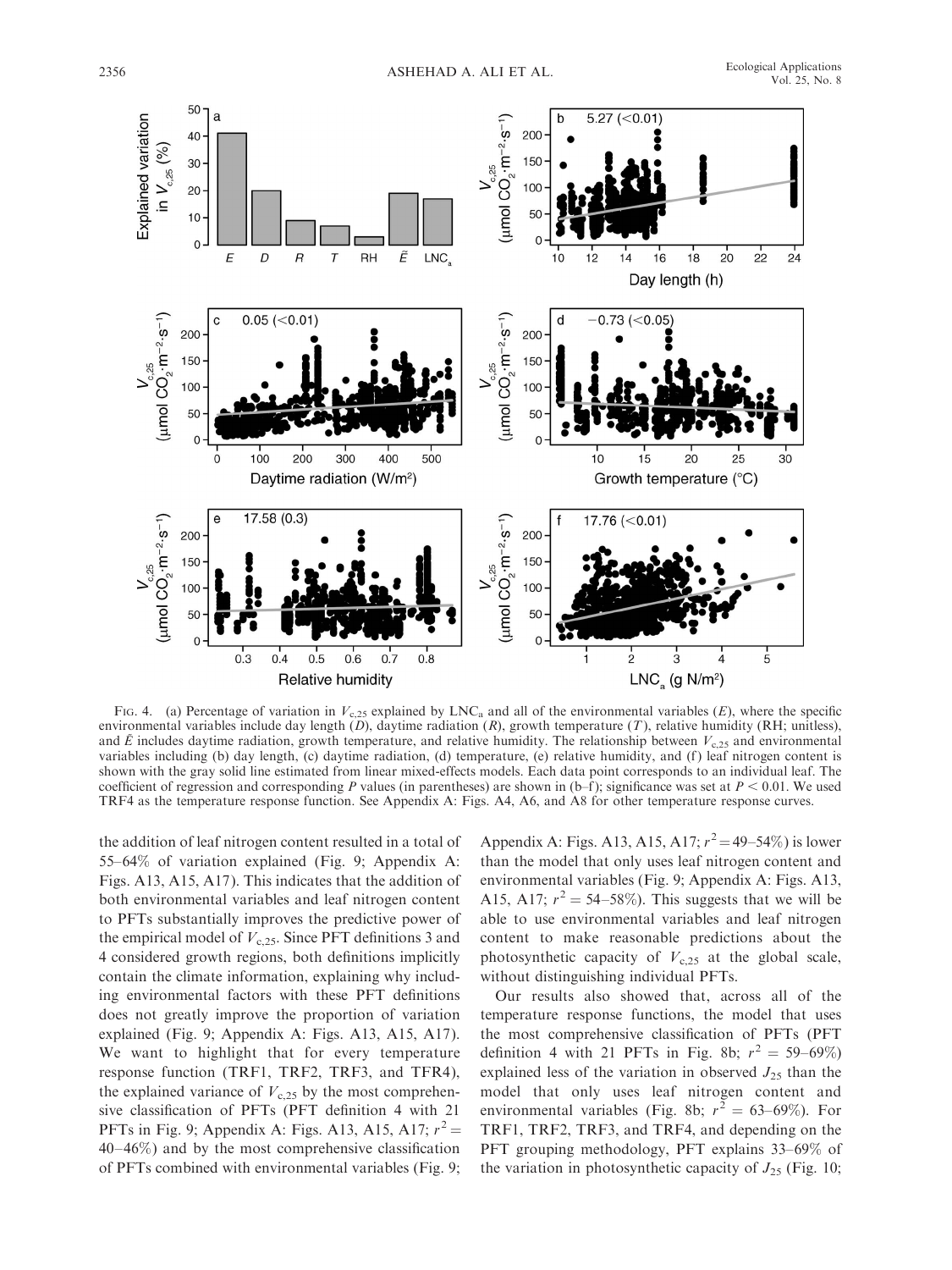

FIG. 5. (a) Percentage of variation in  $J_{25}$  explained by LNC<sub>a</sub> and all of the environmental variables; variables are as in Fig. 4. The relationship between  $J_{25}$  and environmental variables including (b) day length, (c) temperature, (d) relative humidity, (e) daytime radiation, and (f) leaf nitrogen content is shown with the gray solid line estimated from linear mixed-effects models. Each data point corresponds to an individual leaf. The coefficient of regression and corresponding  $P$  values (in parentheses) are shown in (b–f); significance was set at  $P < 0.01$ . We used TRF4 as the temperature response function. See Appendix A: Figs. A5, A7, and A9 for other temperature response curves.

Appendix A: Figs. A14, A16, A18). The addition of environmental variables increased the explanation of variation to 56–72% (Fig. 10; Appendix A: Figs. A14, A16, A18). Finally, the addition of leaf nitrogen content resulted in a total of 66–76% of variation explained (Fig. 10; Appendix A: Figs. A14, A16, A18). This indicates that the addition of both environmental variables and leaf nitrogen content to PFTs substantially improved the predictive power of the empirical model of  $J_{25}$ . Since PFT definitions 3 and 4 considered growth regions, both definitions implicitly contain climate information, explaining why including environmental factors with these PFT definitions does not greatly improve the proportion of variation explained (Fig. 10; Appendix A: Figs. A14, A16, A18). For each temperature response function, the explained variance of  $J_{25}$  by the most comprehensive classification of PFTs (PFT definition 4 with 21 PFTs in Fig. 10; Appendix A: Figs. A14, A16, A18;  $r^2 = 59 - 69\%$ ) and by the most comprehensive classification of PFTs combined with environmental variables (Fig. 10; Appendix A: Figs. A14, A16, A18;  $r^2 = 64-68\%$ ) is similar to the model that only uses leaf nitrogen content and environmental variables (Fig. 10; Appendix A: Figs. A14, A16, A18;  $r^2 = 63 - 69\%$ ). This suggests that we will also be able to use environmental variables and leaf nitrogen content to make reasonable predictions about the photosynthetic capacity of  $J_{25}$  at the global scale, without distinguishing individual PFTs.

## **DISCUSSION**

#### Variation in photosynthetic capacity with latitude

Our results showed that species from tropical zones tend to have relatively low  $V_{\text{c.m}}$  and  $J_{25}$  values. This finding is consistent with Kattge et al. (2009). There are three important hypotheses about photosynthetic capacity that could explain why  $V_{c,m}$  and  $J_{25}$  increase with latitude. Firstly, plants from high latitudes need to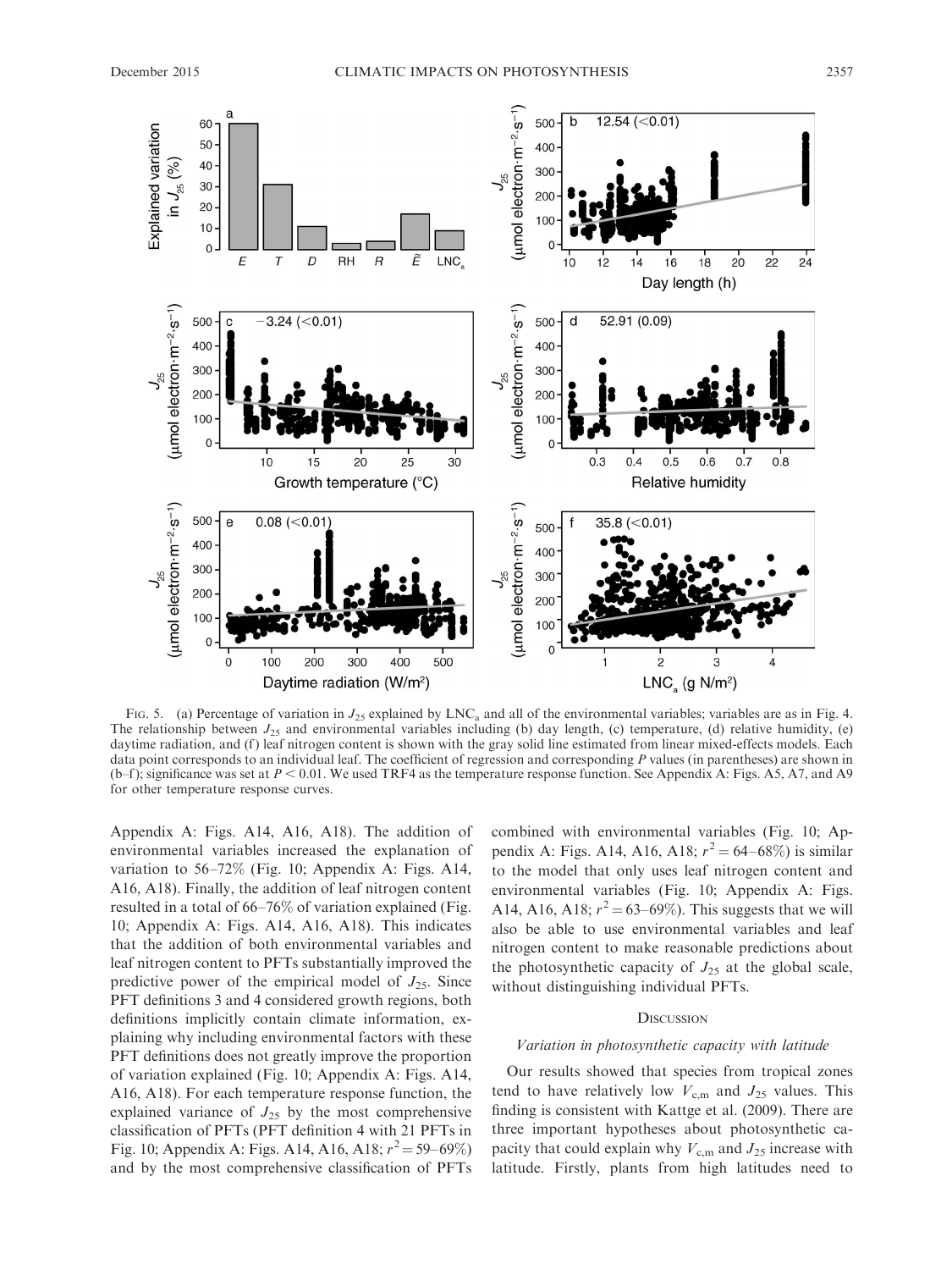

FIG. 6. Percentage of variation in (a)  $NUE_{c,25}$ , (a, b)  $LNC_a$ , and (b)  $NUE<sub>i,25</sub>$  explained by the sum of the local environmental variables  $(E)$  using different TRFs. Original data set  $(a)$ and a subset of the original data that reported  $J$  values (b) were used. Thus, data sets for leaf nitrogen contents differed for  $V_{c,25}$ and  $J_{25}$ . The nitrogen use efficiency of  $V_{c,25}$  is shown in (a), while the nitrogen use efficiency of  $J_{25}$  is shown in (b). TRFs are as in Fig. 3. See Appendix G for details of different temperature response functions.



FIG. 7. Percentage of variation in (a)  $NUE_{c,25}$  or  $LNC_a$  and (b) photosynthetic nitrogen use efficiency of  $NUE_{i,25}$  or  $LNC_a$ explained by all of the environmental variables  $(E)$ ; specific variables are as in Fig. 4. We used TRF4 as the temperature response function. See Appendix A: Figs. A10–A12 for other temperature response curves.



FIG. 8. Percentage of variation in (a)  $V_{c,25}$  and (b)  $J_{25}$  using different TRFs explained by the most comprehensive plant functional type (PFT) definition 4 (PFTD4) that consisted of growth form, leaf form, leaf status, region, and soil type (total of 21 PFTs) and by the sum of the local environmental variables  $(E)$  and LNC<sub>a</sub>. TRFs are as in Fig. 4. See Appendix G for details of different temperature response functions.

invest more nitrogen in rubisco to offset the marked reduction in carboxylation at low temperatures. Without increased investment in rubisco, these plants could not sustain a positive carbon balance at low temperatures (Kerkhoff et al. 2005). This hypothesis is supported by our data showing that a higher  $NUE_{c,25}$  is associated with plants from high latitudes. Secondly, plants from lower latitudes may need to retain leaves for a longer period in order to both endure shade (Reich et al. 2004) and to invest more nitrogen in traits associated with leaf toughness, longevity, and resistance to pests and pathogens, rather than in tissues associated with high productivity (Kikuzawa et al. 2013). Therefore, for a given nitrogen content, plants from lower latitudes may have a lower photosynthetic capacity (Reich et al. 1991b, Prior et al. 2003, Hikosaka 2005). Finally, the growing season day length could be another important factor contributing to the latitudinal pattern, in view that longer day length at high latitudes could lead to higher  $V_{c,25}$  and higher  $J_{25}$ . Longer day length could be associated with longer photoperiod, which has been demonstrated by previous studies to alter  $V_{c,25}$  and  $J_{25}$ (Comstock and Ehleringer 1986, Bauerle et al. 2012). The mechanism of this acclimation could be related to photoperiod sensing and regulation, which may modify gene expression in plants (e.g., Song et al. 2013). Previous studies have shown that photosynthetic capacity of Pinus banksiana seedlings was reduced by instituting a short-day treatment in the fall, but maintaining high summer growth temperatures (Busch et al. 2007, 2008).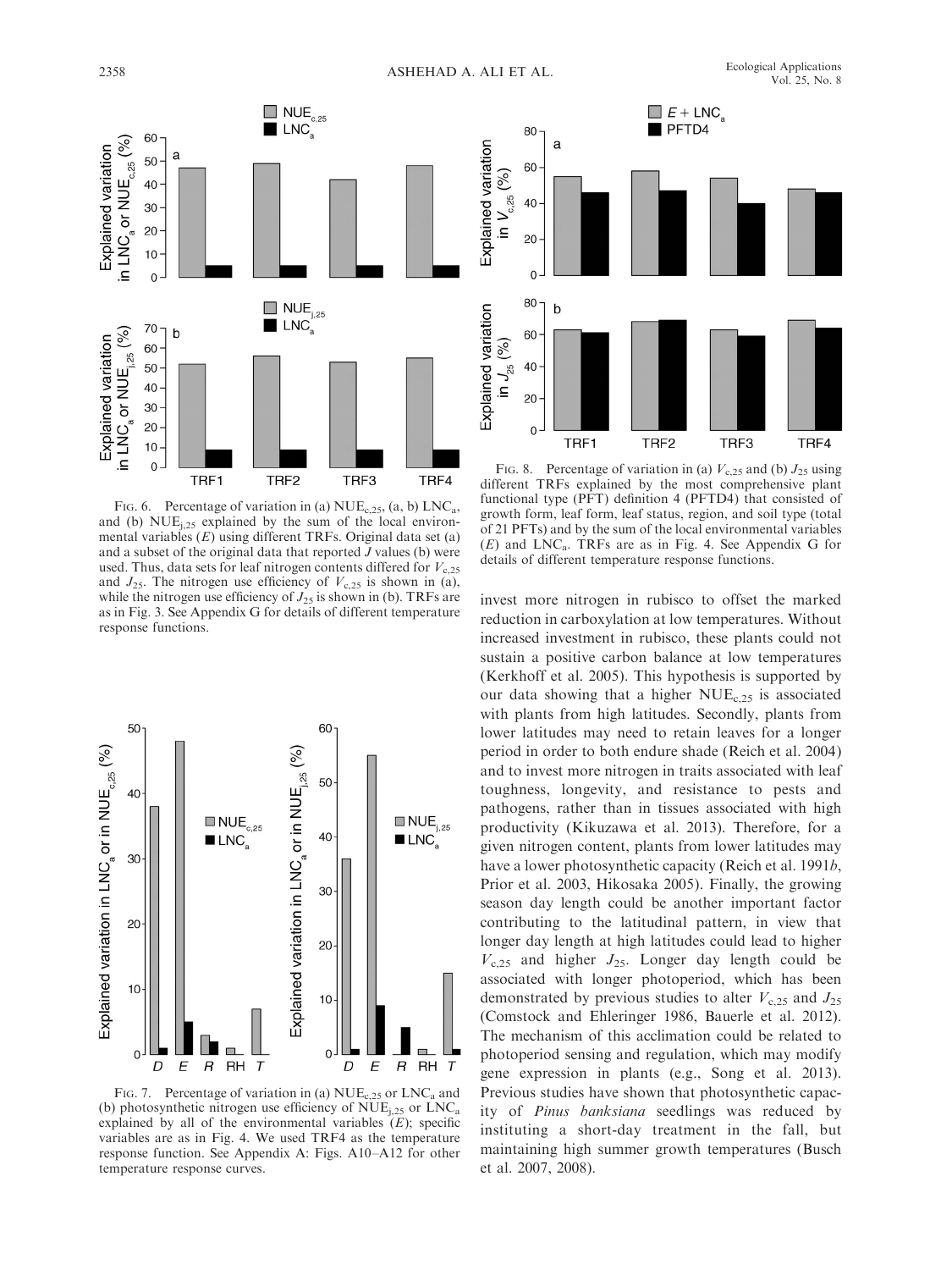Explained variation in  $V_{c,25}$ 

20

 $\Omega$ 



FIG. 9. Percentage of variations in  $V_{c,25}$  explained by PFTs, environmental variables  $(E)$ , and  $LNC_a$ . Species were grouped in four different combinations of PFTs by using the growth form (herbaceous, shrubs, and trees), leaf form (needleleaf and broadleaf), leaf status (evergreen and deciduous), region (tropical, temperate, boreal, and artic), and soil type (oxisol or non-oxisol). PFT definition 1 (PFTD1) consisted of growth form only (total of three PFTs), PFT definition 2 (PFTD2) included growth form, leaf form, and leaf status (total of nine PFTs), PFT definition 3 (PFTD3) comprised of growth form, leaf form, leaf status, and region (total of 19 PFTs), and PFT definition 4 (PFTD4) comprised of growth form, leaf form, leaf status, region, and soil type (total of 21 PFTs).The dashed line indicates the amount (55%) of the variation in  $V<sub>c,25</sub>$  explained by environmental variables and LNCa. We used TRF4 as the temperature response function. See Appendix A: Figs. A13, A15, and A17 for other temperature response curves.

# Causes of variability in photosynthetic capacity

In our global-scale study, we found that environmental factors affected photosynthetic capacity mainly through the impact on photosynthetic nitrogen use efficiency, rather than through leaf nitrogen content. This result is in agreement with previous studies showing large variation in the relationship between leaf nitrogen content and photosynthesis (Evans 1989). However, it is in disagreement with Niinemets et al.'s (1998) finding that the change in area-based leaf nitrogen content resulting from leaf morphological plasticity (e.g., leaf mass per unit area) contributes much more to the photosynthetic capacity under light gradients than the variations in nitrogen use efficiency resulting from changes in nitrogen investment. This discrepancy could be attributed to the fact that at the global scale, there is a large amount of variation in leaf nitrogen content with a large number of species  $(>100$  species in this study compared to four species in Niinemets et al. [1998]) and thus the impact of leaf nitrogen content on  $V<sub>c,25</sub>$  became weaker, especially compared to variation within a single species where changes in leaf mass per area explain the vast majority of vertical variation in leaf nitrogen (e.g., Ellsworth and Reich 1993). This argument is supported by Feng and Dietze's (2013) recent finding that relationships between leaf traits and photosynthesis established at broad scales, such as across biome relationships, may not be captured at finer scales. Furthermore, if we only consider the radiation impact on  $V_{c,25}$ , our results suggest that radiation explained little of the variation in leaf nitrogen and in NUEc,25  $(-2\%; Fig. 7a)$ . We want to point out that variations in nitrogen use efficiency can be caused by several different factors, including leaf age (Escudero and Mediavilla 2003), nitrogen allocation to photosynthetic apparatus



FIG. 10. Percentage of variation in  $J_{25}$  explained by different PFTs,  $E$ , and  $LNC<sub>a</sub>$ . PFTs are as in Fig. 9. The dashed line indicates the amount (66%) of the variation in  $V_{c,25}$ explained by environmental variables and  $LNC<sub>a</sub>$ . We used TRF4 as the temperature response function. See Appendix A: Figs. A14, A16, and A18 for other temperature response curves.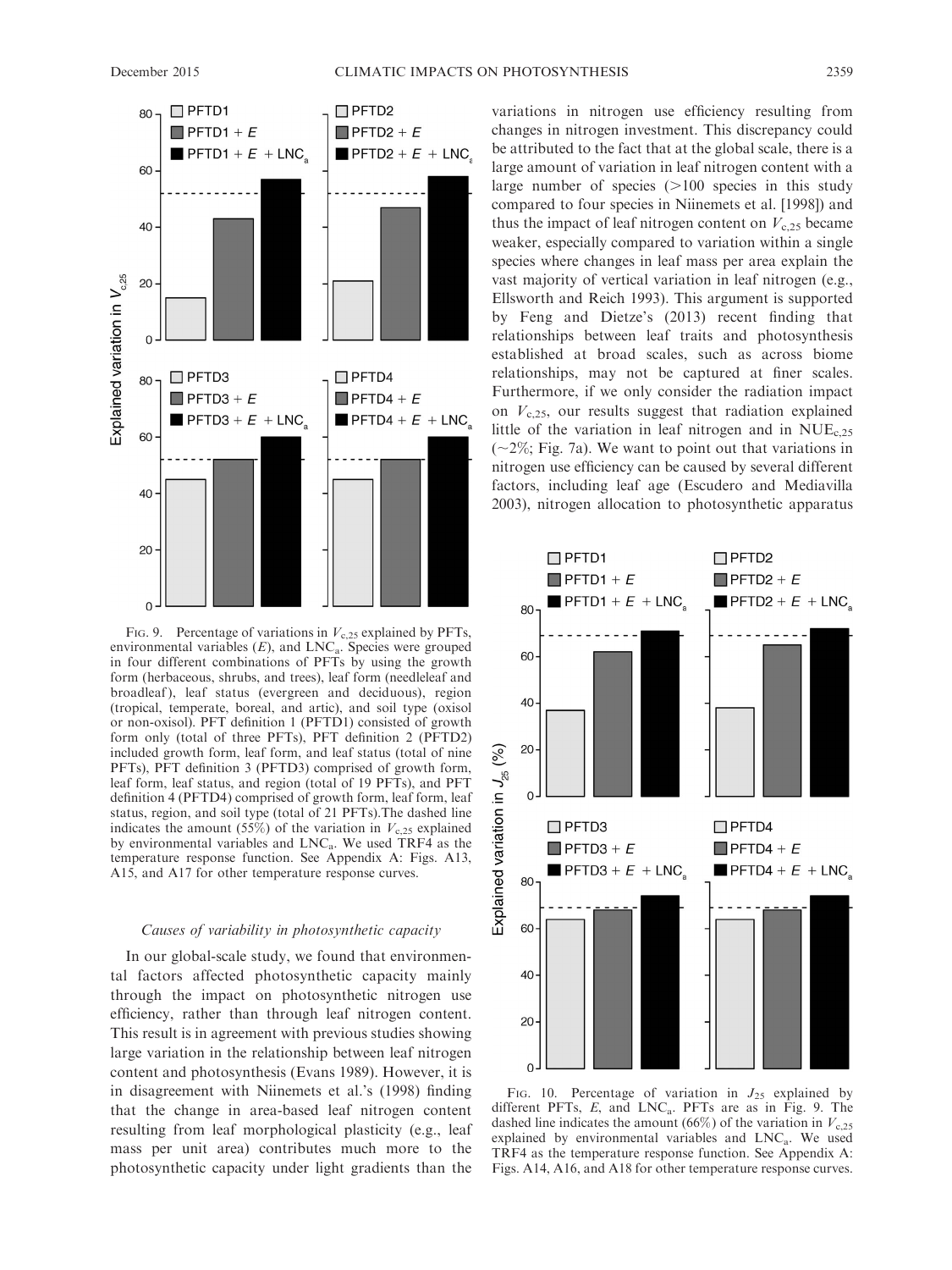(Xu et al. 2012), and specific activity and activation states of photosynthetic enzymes (Poorter and Evans 1998). Currently, we do not have data on these factors to point out the specific mechanistic process contributing to variation in nitrogen use efficiency.

## Hypotheses on environmental control of  $V<sub>c.25</sub>$

Our result supports some of the hypotheses on environmental control of  $V<sub>c,25</sub>$  at the global scale. Firstly, our study supports the hypothesis that  $V_{c,25}$  is higher at a lower growth temperature. This could be attributed to temperature acclimation due to changes in photosynthetic enzyme properties (Bunce 1998, Hikosaka et al. 2005) or in nitrogen investment (Onoda et al. 2005, Yamori et al. 2005). Using a nitrogen allocation model based on a trade-off of nitrogen allocated between growth and storage, and an optimization of nitrogen allocated among light capture, electron transport, carboxylation, and respiration to maximize photosynthesis, Xu et al. (2012) predicted that plants tend to invest higher amounts of nitrogen for  $V<sub>c,25</sub>$  and lower amounts of nitrogen for  $J_{25}$  and storage. Secondly, our study supports the hypothesis that  $V_{c,25}$  is higher at a higher irradiance, which is in agreement with the results from Maire et al. (2012). This finding is also in agreement with the optimization hypothesis proposed by Haxeltine and Prentice (1996) and Dewar (1996), who suggested that in theory, plants may have a high photosynthetic capacity due to increased leaf nitrogen content under elevated radiation levels. Haxeltine and Prentice (1996) developed a general model based on Farquhar's model of photosynthesis for light use efficiency of primary production, which linked photosynthetic capacity and area-based leaf nitrogen content. Their approach was based on the optimization theory that maximized net assimilation (photosynthesis minus leaf respiration) against incoming radiation. Dewar (1996) did similar work to Haxeltine and Prentice (1996), except that he maximized net photosynthesis at each canopy level. The results of Haxeltine and Prentice (1996) and Dewar (1996) imply that once the photosynthetic properties of leaves have adjusted to a given (and constant) daily pattern of radiation, then their daily light use efficiency is constant.

# Uncertainties in data analysis and mechanistic interpretation

One potential uncertainty can result from the temperature responses that we used to scale  $V_{c,m}$  and  $J_{\rm m}$  to  $V_{\rm c,25}$  and  $J_{25}$ , respectively. We used four versions of temperature dependence functions of  $V_{\text{c.m}}$  (see Methodology) to assess the effects of potential bias in temperature response estimation on our analyses. Specifically, we used temperature response functions from (1) Collatz et al. (1991) and Sellers et al. (1996), which were based on the  $Q_{10}$  concept, (2) a temperature response function proposed by Leuning (2002), (3) a temperature response function based on Kattge and Knorr (2007)'s formulation of acclimation, where temperature optimum was a function of growth temperature, and (4) a temperature response function based on Kattge and Knorr (2007)'s formulation but with limited temperature acclimation, where the plant's growth temperature was constrained between  $11^{\circ}$ C and 35°C. The main difference between these four functions is that the temperature response diverges at temperatures greater than  $30^{\circ}$ C (Fig. 1).

Environmental variables contributed to a relatively lower amount of variation in observed  $V<sub>c,25</sub>$  and  $J<sub>25</sub>$  for TRF3 than for TRF1, TRF2, and TRF4. When Kattge and Knorr's (2007) formulation of temperature acclimation was used (TRF3 and TRF4), a lower  $V_{c,25}$  and  $J_{25}$  were generally associated with plant growth temperatures less than 15°C and more than 25°C relative to the formulation without acclimation (TRF2; Appendix A: Fig. A19a). The temperature acclimations did not substantially change the standardized values of  $V_{c,25}$  or  $J_{25}$  at relatively high growth temperatures because most of the relatively high measurement temperatures were around  $25^{\circ}$ C (Appendix A: Fig. A19b). Meanwhile, the temperature acclimations can lead to lower values of  $V_{c,25}$  or  $J_{25}$  at lower measurement temperatures. Therefore, the temperature acclimations can lead to a smaller variations in  $V_{c,25}$  and  $J_{25}$  across the environmental gradient (e.g., day length; Appendix A: Figs. A19c, d). As a result, temperature response functions that assumed unlimited temperature acclimation (TRF3) fit the data a little more poorly than temperature response functions that did not assume acclimation (TRF1 and TRF2). The temperature responses function with limited acclimation (TRF4) fit the data almost as well as TRF1 and TRF2 because it limited temperature acclimation to the range between  $11^{\circ}$ C and  $35^{\circ}$ C. Overall, our result of the relative impact of environmental factors and leaf nitrogen on photosynthetic capacity holds for different types of temperature response functions.

While we have analyzed the most comprehensive data set currently available, we are aware that the data set needs improvement. For example, the data set lacks information on various mechanistic processes, which might explain the relationships we observed in the data set. Our proposed method is purely correlational. It does not mechanistically explain the acclimation, phenotypic plasticity, and turnover processes behind the statistical relationships between  $V_{c,25}$  or  $J_{25}$  and environmental variables, nor does it account for trait trade-offs. Still, in our opinion, it is an important and necessary step as it reflects the observed correlations between traits and climate drivers (Wright et al. 2005, Martin-StPaul et al. 2012). Importantly, we quantified the key environmental predictors for  $V_{c,25}$  or  $J_{25}$  using a linear mixed model that captures a large part of observed trait variation despite large variations among species. Furthermore, our study shows that leaf nitrogen and environmental conditions alone are equally good predictors of photo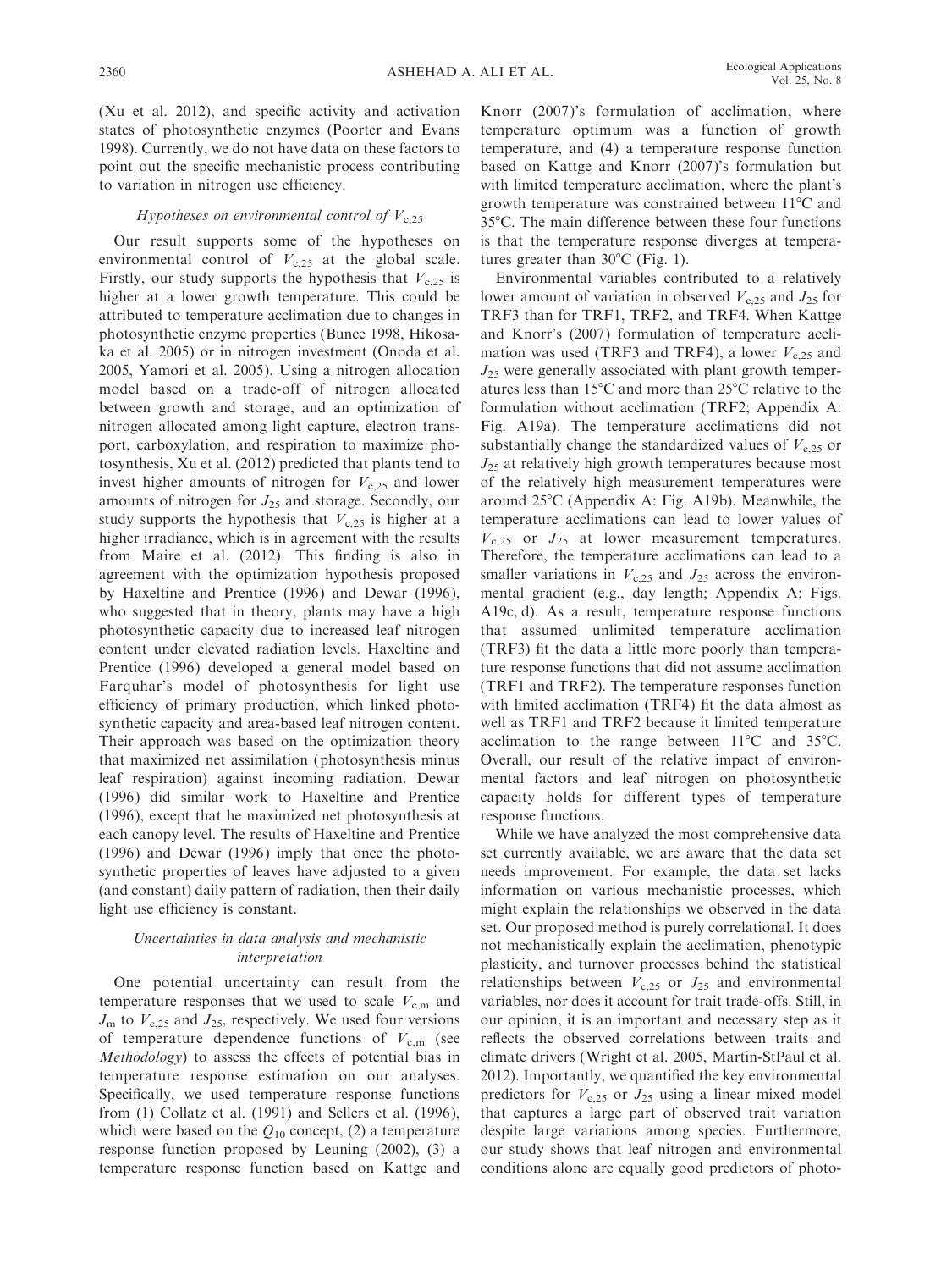synthetic capacity as functional type classifications or even functional type classification combined with leaf nitrogen. This is an important step for future progress toward developing models that can be used to more reliably predict future photosynthetic capacities.

## Implications for dynamic global vegetation modeling

It has been suggested that we should improve the representation of  $V_{c,m}$  and  $J_m$  in ESMs by using more or different groupings of PFTs; however, simply increasing the number of PFTs is challenging both for computational reasons and because our understanding of the mechanisms governing the distribution of even the most broad definitions of PFTs is poor. Our findings about the environmental controls on photosynthetic capacity are consistent with the findings from Verheijen et al. (2012). Verheijen et al. (2012) illustrated that allowing traits within PFTs to vary with plant trait–climate relationships yielded a closer match to some types of observational data. The results of our study could be incorporated into a similar modeling framework to improve prediction of future global carbon dynamics.

One important result from our study is that when we included leaf nitrogen content and environmental variables, depending on the temperature response function used, all four groupings of PFTs explained a similar amount of variation in  $V_{c,25}$  (Fig. 9; Appendix A: Figs. A13, A15, A17). The same was true for  $J_{25}$  (Fig. 10; Appendix A: Figs A14, A16, A18). These suggest that, with the inclusion of environmental variables and leaf nitrogen content, we should be able to successfully predict the photosynthetic capacity with relatively few PFTs. Our findings demonstrate functional convergence, that is, even across contrasting PFTs, at the scale of the leaf, fundamental physiological constraints apply (Schulze et al. 1994, Reich et al. 1997, Meinzer 2003). Reich et al. (1997) demonstrated the concept of functional convergence, whereby universal constraints, or trade-offs, among fundamental leaf traits such as nitrogen content, lifespan, photosynthetic capacity, and leaf mass per area were found to apply across hundreds of species native to a wide range of biomes from the tropics to tundra. Our findings provide a clear physiological reason why we can simplify some of our models and therefore have important implications for interpreting and modeling vegetation properties such as productivity across a broad range of scales.

Another important result is that the addition of leaf nitrogen content and environmental variables to any one of the four groupings of PFTs explained a similar amount of variation in  $V_{c,25}$  (depending on the temperature response function used) as the model that considered environmental variables and leaf nitrogen content without PFTs (Fig. 9; Appendix A: Figs. A13, A15, A17). The same was true for  $J_{25}$  (Fig. 10; Appendix A: Figs. A14, A16, A18). These suggest that environmental variables and leaf nitrogen content can predict most of the variation in photosynthetic capacity, and

therefore we do not need to consider PFTs for  $V<sub>c.25</sub>$  and  $J_{25}$  estimation.

The environmental control of  $V_{c,25}$  and  $J_{25}$  could have important implications for predicting vegetation dynamics and carbon fluxes. Some ESMs have already incorporated the effect of seasonal variation in relative day length at the pixel level on  $V_{c,25}$  and  $J_{25}$  (Bauerle et al. 2012); however, as far as we know, most ESMs have not incorporated effects of temperature, radiation, day length, and humidity on  $V_{c,25}$  and  $J_{25}$  at the global scale. For the high latitudes (boreal and arctic), where the most dramatic warming is predicted to occur (Bonan 2008, Bader 2014, Ding et al. 2014), the temperature effects on  $V_{c,25}$  (Xiang et al. 2013) could be important to predict vegetation responses to warming. Our analysis suggests that as high latitudes warm,  $V<sub>c,25</sub>$  should decrease. Therefore, not accounting for the correlation between temperature and  $V_{c,25}$  would lead to an overestimation of photosynthetic capacity and thus an overestimation of gross primary production in future warmer high-latitude ecosystems. With a  $V_{c,25}$  of 91.6  $\mu$ mol CO<sub>2</sub>·m<sup>-2</sup>·s<sup>-1</sup> and a  $J_{25}$  of 205.7  $\mu$ mol electron·  $\text{m}^{-2} \cdot \text{s}^{-1}$ , based on our arctic data, acclimation in  $V_{c,25}$ and  $J_{25}$  due to a 5°C increase in temperature would reduce photosynthesis by 36% (see Appendix C) relative to what would occur in the absence of downregulation. Regardless of whether plants acclimate to temperature or not, warming increased photosynthesis. The increment of photosynthesis was lower when acclimation was assumed than without acclimation. We want to point out that  $CO<sub>2</sub>$  is a key environmental factor that could affect  $V_{c,25}$  and  $J_{25}$  (Medlyn et al. 1999, Ainsworth and Rogers 2007). In this study, we do not examine the importance of atmospheric  $CO<sub>2</sub>$  concentration due to potential bias as a result of a limited number of studies on species under elevated  $CO<sub>2</sub>$ . Future studies that link atmospheric  $CO<sub>2</sub>$  concentration with temperature, radiation, and humidity to assess their impact on  $V_{c,25}$  and  $J_{25}$  could be critical for our prediction of photosynthesis rates under climatic change.

#### Future work and caveats

The results of our study suggest that at the global scale, environmental variables have much stronger control on plant photosynthetic capacity than areabased leaf nitrogen content. Our normalized data set could be used as a basis for development and parameterization of more mechanistic models (e.g., Xu et al. 2012). Such models can be very useful for understanding carbon–nitrogen coupling at the leaf scale and simulating the acclimation of photosynthetic capacity to temperature in ESMs. However, there are still caveats that should be considered. First, although environmental and leaf nitrogen content values explained a large amount of variability in photosynthetic capacity, there is still significant uncertainty that cannot be explained, which could be attributed to other constraints such as leaf lifespan (Wright et al. 2004,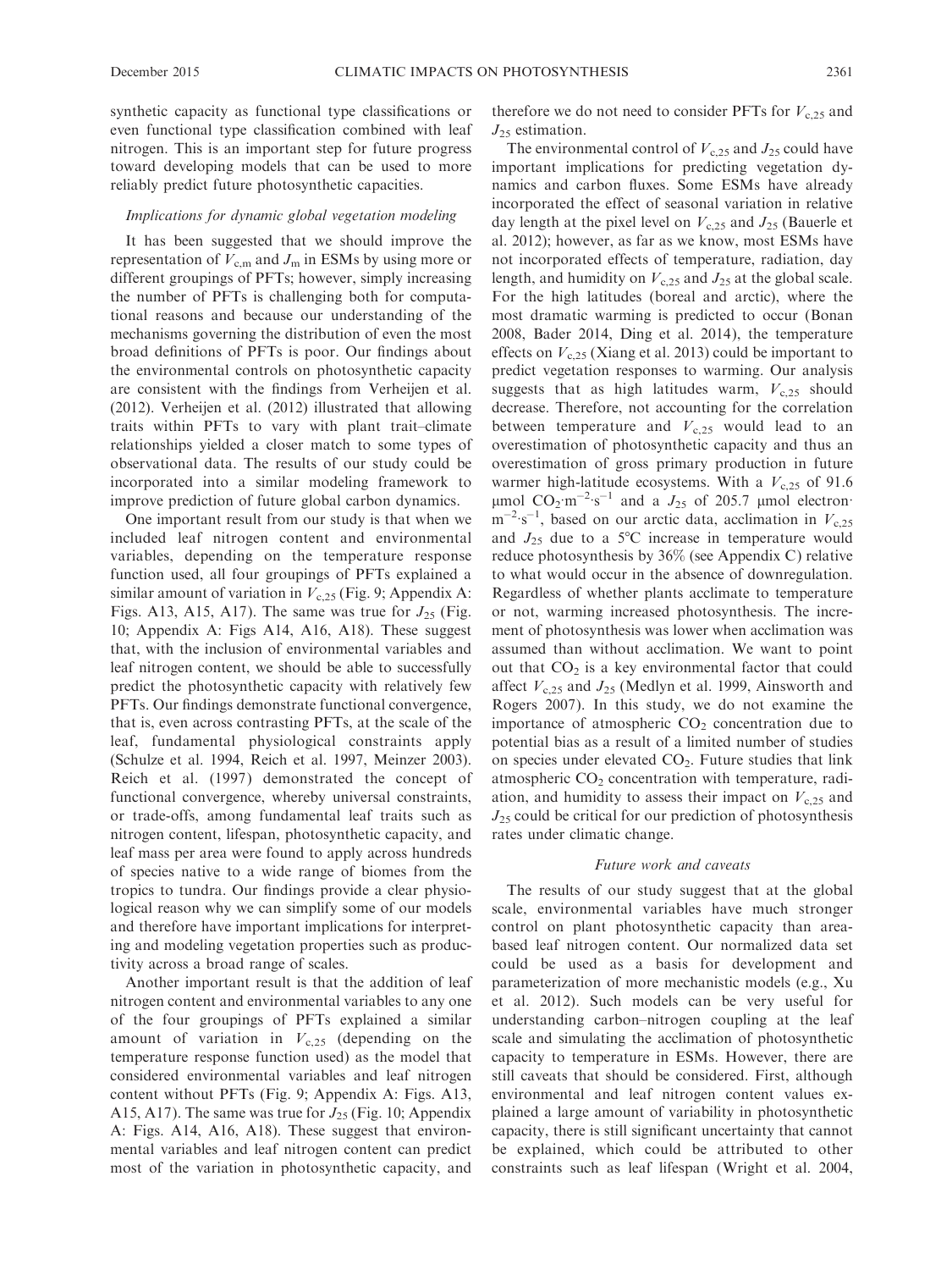Reich et al. 2007), phosphorus limitation (Lewis et al. 1994, Warren 2011), leaf thickness (Wright and Westoby 2002), leaf development (Wilson et al. 2000, Xu and Baldocchi 2003, Grassi et al. 2005), leaf nonstructural carbohydrate content (Misson et al. 2006), soil water content (Nogues and Alegre 2002), soil temperature (Misson et al. 2006), and pH of the soil or rooting depth (Canadell et al. 1996). To our knowledge, only a few studies have looked at the effects of these factors on photosynthetic capacity and therefore, at this time, it is not possible to examine how these factors would control plant photosynthetic capacity at the global scale.

Second, in this study, we used mean monthly environmental variables. Thus, our results are focused on an intermediate time scale. A different interpretation of the impacts of these environmental variables on photosynthetic capacity could result from considering short-term (daily basis) or long-term (yearly or decadal) scales. In the short term, variation in environmental variables may explain only a small amount of the variation in photosynthetic capacity (Xu and Baldocchi 2003). In the long term, environmental variables could cause up to twofold interannual variations in photosynthetic capacity (Grassi et al. 2005, Kitaoka and Koike 2005, Iio et al. 2008). Because the response of photosynthesis to these environmental drivers is nonlinear, the response derived from monthly mean environmental conditions could be very different from the mean of the daily responses. For example, strong seasonal and diurnal variability in the magnitude of temperature increases may shift the photosynthesis–temperature relationships of plants by altering the balance between  $V_{\rm c,m}$  and  $J_{\rm m}$  and changing temperature optima (Billings et al. 1971, Berry and Björkman 1980, Wilson et al. 2000, Onoda et al. 2004, 2005).

#### **ACKNOWLEDGMENTS**

This work is funded by the UC Laboratory Fees Research Program (Grant ID: 237285) and the NGEE-Tropics program at the office of Biological and Environmental Research, DOE Office of Science. This submission is under public release with the approved LA-UR-13-27167. Conflict of interest: none declared.

#### LITERATURE CITED

- Ainsworth, E. A., and S. P. Long. 2005. What have we learned from 15 years of free-air CO<sub>2</sub> enrichment (FACE)? A metaanalytic review of the responses of photosynthesis, canopy properties and plant production to rising  $CO<sub>2</sub>$ . New Phytologist 165:351–372.
- Ainsworth, E. A., and A. Rogers. 2007. The response of photosynthesis and stomatal conductance to rising  $[CO<sub>2</sub>]$ : mechanisms and environmental interactions. Plant, Cell & Environment 30:258–270.
- Bader, J. 2014. Climate science: the origin of regional Arctic warming. Nature 509:167–168.
- Baldocchi, D. D., and T. Meyers. 1998. On using ecophysiological, micrometeorological and biogeochemical theory to evaluate carbon dioxide, water vapor and trace gas fluxes over vegetation: a perspective. Agricultural and Forest Meteorology 90:1–25.
- Bauerle, W. L., R. Oren, D. A. Way, S. S. Qian, P. C. Stoy, P. E. Thornton, J. D. Bowden, F. M. Hoffman, and R. F.

Reynolds. 2012. Photoperiodic regulation of the seasonal pattern of photosynthetic capacity and the implications for carbon cycling. Proceedings of the National Academy of Sciences USA 109:8612–8617.

- Bernacchi, C. J., E. L. Singsaas, C. Pimentel, A. R. Portis, Jr., and S. P. Long. 2001. Improved temperature response functions for models of Rubisco-limited photosynthesis. Plant, Cell & Environment 24:253–259.
- Berry, J., and O. Björkman. 1980. Photosynthetic response and adaptation to temperature in higher plants. Annual Review of Plant Physiology 31:491–543.
- Billings, W. D., P. J. Godfrey, B. F. Chabot, and D. P. Bourgue. 1971. Metabolic acclimation to temperature in arctic and alpine ecotypes of Oxyria digyna. Arctic, Antarctic, and Alpine Research 3:277–289.
- Bonan, G. B. 2008. Forests and climate change: forcings, feedbacks, and the climate benefits of forests. Science 320:1444–1449.
- Bonan, G. B., P. J. Lawrence, K. W. Oleson, S. Levis, M. Jung, M. Reichstein, D. M. Lawrence, and S. C. Swenson. 2011. Improving canopy processes in the community land model version 4 (CLM4) using global flux fields empirically inferred from FLUXNET data. Journal of Geophysical Research 116:1–22.
- Bonan, G. B., S. Levis, S. Sitch, M. Vertenstein, and K. W. Oelson. 2003. A dynamic global vegetation model for use with climate models: concepts and description of simulated vegetation dynamics. Global Change Biology 9:1543–1566.
- Booth, B. B. B., C. D. Jones, M. Collins, I. J. Totterdell, P. Cox, S. Sitch, C. Huntingford, R. A. Betts, G. R. Harris, and J. Lloyd. 2012. High sensitivity of future global warming to land carbon cycle processes. Environmental Research Letters 7:024002.
- Bunce, J. A. 1998. The temperature dependence of the stimulation of photosynthesis by elevated carbon dioxide in wheat and barley. Journal of Experimental Botany 49:1555– 1561.
- Busch, F., N. P. A. Hüner, and I. Ensminger. 2007. Increased air temperature during simulated autumn conditions does not increase photosynthetic carbon gain but affects the dissipation of excess energy in seedlings of the evergreen conifer jack pine. Plant Physiology 143:1242–1251.
- Busch, F., N. P. A. Hüner, and I. Ensminger. 2008. Increased air temperature during simulated autumn conditions impairs photosynthetic electron transport between photosystem II and photosystem I. Plant Physiology 147:402–414.
- Cai, Z. Q., Y. J. Chen, and F. Bongers. 2007. Seasonal changes in photosynthesis and growth of Zizyphus attopensis seedlings in three contrasting microhabitats in a tropical seasonal rain forest. Tree Physiology 27:827–836.
- Canadell, J. G., et al. 2000. Carbon metabolism of the terrestrial biosphere: a multitechnique approach for improved understanding. Ecosystems 3:115–130.
- Canadell, J. G., S. E. Jackson, J. R. Ehleringer, H. A. Mooney, O. E. Sala, and E. D. Schulze. 1996. Maximum rooting depth of vegetation types at the global scale. Oecologia 108:583– 595.
- Collatz, G. J., J. T. Ball, C. Grivet, and J. A. Berry. 1991. Physiological and environmental regulation of stomatal conductance, photosynthesis, and transpiration: a model that includes a laminar boundary layer. Agricultural and Forest Meteorology 54:107–136.
- Comstock, J., and J. R. Ehleringer. 1986. Photoperiod and photosynthetic capacity in Lotus scoparius. Plant, Cell & Environment 9:609–612.
- Curtis, P. S. 1996. A meta-analysis of leaf gas exchange and nitrogen in trees grown under elevated carbon dioxide. Plant, Cell & Environment 19:127–137.
- Dewar, R. C. 1996. The correlation between plant growth and intercepted radiation: an interpretation. Annals of Botany 78:125–136.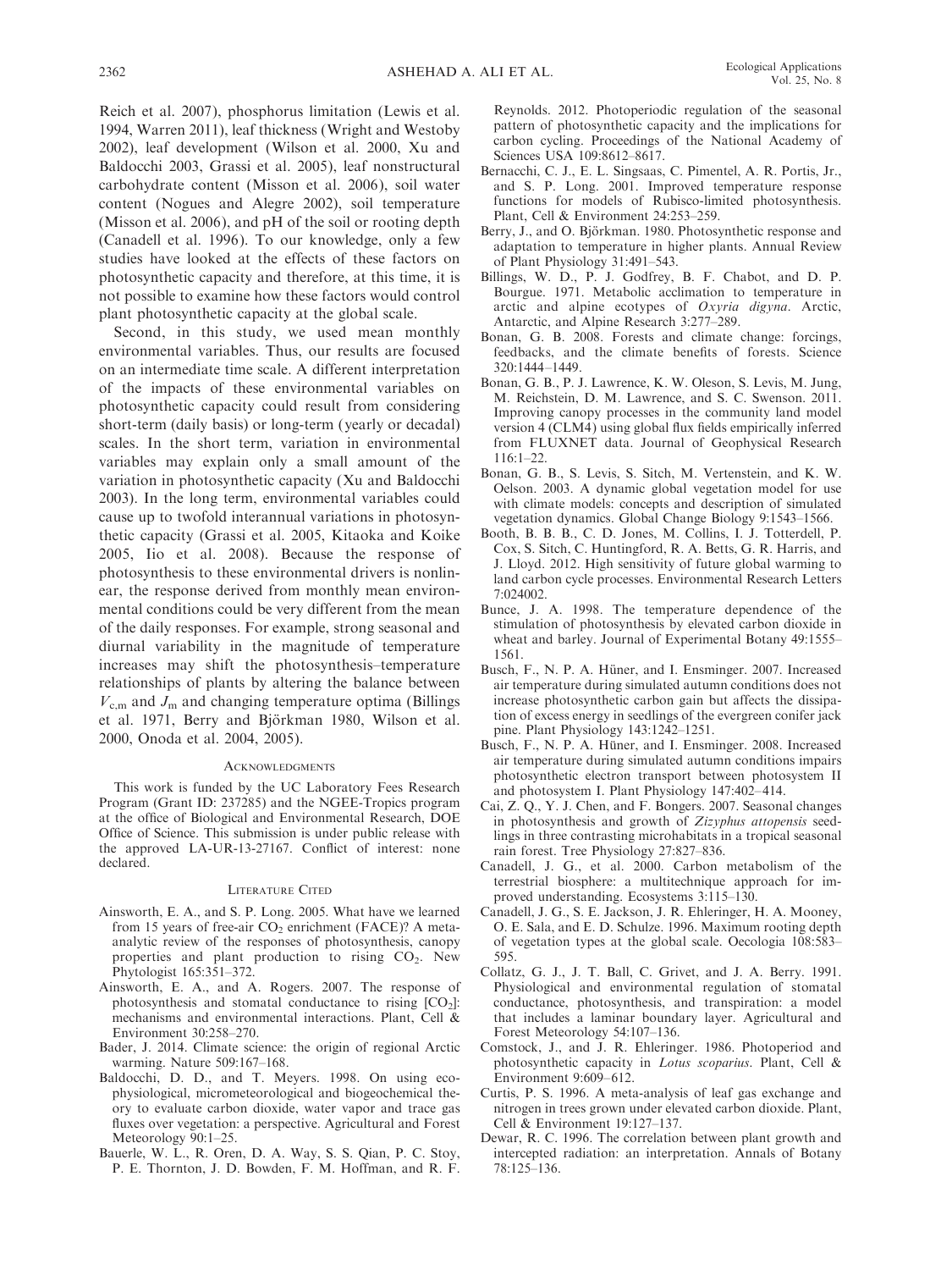- Ding, Q., J. M. Wallace, D. S. Battisti, E. J. Steig, A. J. E. Gallant, H. J. Kim, and L. Geng. 2014. Tropical forcing of the recent rapid Arctic warming in northeastern Canada and Greenland. Nature 509:209–212.
- Ellsworth, D. S., and P. B. Reich. 1993. Canopy structure and vertical patterns of photosynthesis and related leaf traits in a deciduous forest. Oecologia 96:169–178.
- Ellsworth, D. S., P. B. Reich, E. S. Naumburg, G. W. Koch, M. E. Kubiske, and S. D. Smith. 2004. Photosynthesis, carboxylation and leaf nitrogen responses of 16 species to elevated  $pCO<sub>2</sub>$  across four free-air  $CO<sub>2</sub>$  enrichment experiments in forest, grassland and desert. Global Change Biology 10:2121–2138.
- Escudero, A., and S. Mediavilla. 2003. Decline in photosynthetic nitrogen use efficiency with leaf age and nitrogen resorption as determinants of leaf life span. Journal of Ecology 91:880–889.
- Evans, J. R. 1989. Photosynthesis and nitrogen relationships in leaves of  $C_3$  and  $C_4$  plants. Oecologia 78:9–19.
- Evans, J. R., and H. Poorter. 2001. Photosynthetic acclimation of plants to growth irradiance: the relative importance of specific leaf area and nitrogen partitioning in maximizing carbon gain. Plant, Cell & Environment 24:755–767.
- Farquhar, G. D., S. Von Caemmerer, and J. Berry. 1980. A biochemical model of photosynthetic  $CO<sub>2</sub>$  assimilation in leaves of  $C_3$  species. Planta 149:78–90.
- Feng, X., and M. Dietze. 2013. Scale dependence in the effects of leaf ecophysiological traits on photosynthesis: Bayesian parameterization of photosynthesis models. New Phytologist 200:1132–1144.
- Flatau, P. J., R. L. Walko, and W. R. Cotton. 1992. Polynomial fits to saturation vapor pressure. Journal of Applied Meteorology 31:1507–1513.
- Friedlingstein, P., M. Meinshausen, V. K. Arora, C. D. Jones, A. Anav, S. K. Liddicoat, and R. Knutti. 2014. Uncertainties in CMIP5 climate projections due to carbon cycle feedbacks. Journal of Climate 27:511–526.
- Friend, A. D. 2010. Terrestrial plant production and climate change. Journal of Experimental Botany 61:1293–1309.
- Grassi, G., E. Vicinelli, F. Ponti, L. Cantoni, and F. Magnani. 2005. Seasonal and interannual variability of photosynthetic capacity in relation to leaf nitrogen in a deciduous forest plantation in northern Italy. Tree Physiology 25:349–360.
- Harley, P. C., and D. D. Baldocchi. 1995. Scaling carbon dioxide and water vapour exchange from leaf to canopy in a deciduous forest. I. Leaf model parametrization. Plant, Cell & Environment 18:1146–1156.
- Haxeltine, A., and I. C. Prentice. 1996. A general model for the light-use efficiency of primary production. Functional Ecology 10:551–561.
- Hikosaka, K. 2005. Leaf canopy as a dynamic system: ecophysiology and optimality in leaf turnover. Annals of Botany 95:421–533.
- Hikosaka, K., K. Ishikawa, A. Borjigidai, O. Muller, and Y. Onoda. 2005. Temperature acclimation of photosynthesis: mechanisms involved in the changes in temperature dependence of photosynthetic rate. Annals of Botany 2:291–302.
- Holaday, A. S., W. Martindale, R. Alred, A. L. Brooks, and R. C. Leegood. 1992. Changes in activities of enzymes of carbon metabolism in leaves during exposure of plants to low-temperature. Plant Physiology 98:1105–1114.
- Iio, A., A. Yokoyama, M. Takano, T. Nakamura, H. Fukasawa, Y. Nose, and Y. Kakubari. 2008. Interannual variation in leaf photosynthetic capacity during summer in relation to nitrogen, leaf mass per area and climate within a Fagus crenata crown on Naeba Mountain, Japan. Tree Physiology 28:1421–1429.
- Joel, G., S. Chapin, N. R. Chiariello, S. S. Thayer, and C. B. Field. 2001. Species-specific responses of plant communities to altered carbon and nutrient availability. Global Change Biology 7:435–450.
- Jordan, D. B., and W. L. Ogren. 1984. The  $CO<sub>2</sub>/O<sub>2</sub>$  specificity of ribulose 1,5-bisphosphate carboxylase/oxygenase. Dependence on ribulose-biphosphate concentration, pH and temperature. Planta 161:308–313.
- Kattge, J., et al. 2011. TRY—a global database of plant traits. Global Change Biology 17:2905–2935.
- Kattge, J., and W. Knorr. 2007. Temperature acclimation in a biochemical model of photosynthesis: a reanalysis of data from 36 species. Plant, Cell & Environment 30:1176–1190.
- Kattge, J., W. Knorr, T. Raddatz, and C. Wirth. 2009. Quantifying photosynthetic capacity and its relationship to leaf nitrogen content for global-scale terrestrial biosphere models. Global Change Biology 15:976–991.
- Kerkhoff, A. J., B. J. Enquist, J. J. Elser, and W. F. Fagan. 2005. Plant allometry, stoichiometry and the temperaturedependence of primary productivity. Global Ecology and Biogeography 14:585–598.
- Kikuzawa, K., Y. Onoda, I. J. Wright, and P. B. Reich. 2013. Mechanisms underlying global temperature-related patterns in leaf longevity. Global Ecology and Biogeography 22:982– 993.
- Kitaoka, S., and T. Koike. 2005. Seasonal and yearly variations in light use and nitrogen use by seedlings of four deciduous broad-leaved tree species invading large plantations. Tree Physiology 25:467–475.
- Laird, N. M., and J. H. Ware. 1982. Random-effects models for longitudinal data. Biometrics 38:963–974.
- Leuning, R. 1997. Scaling to a common temperature improves the correlation between photosynthesis parameters  $J_{\text{max}}$  and  $V_{\text{cmax}}$ . Journal of Experimental Botany 307:345–347.
- Leuning, R. 2002. Temperature dependence of two parameters in a photosynthesis model. Plant, Cell & Environment 25:1205–1210.
- Lewis, J. D., K. L. Griffin, R. B. Thomas, and B. R. Strain. 1994. Phosphorus supply affects the photosynthetic capacity of loblolly pine grown in elevated carbon dioxide. Tree Physiology 14:1229–1244.
- Lindstrom, M. J., and D. M. Bates. 1988. Newton-Raphson and EM algorithms for linear mixed-effects models for repeated-measures data. Journal of the American Statistical Association 83:1014–1022.
- Maire, V., P. Martre, J. Kattge, F. Gastal, G. Esser, S. Fontaine, and F. Soussana. 2012. The coordination of leaf photosynthesis links C and N fluxes in  $C_3$  plant species. PLoS ONE 7:e38245.
- Martin-StPaul, N. K., J. M. Limousin, J. Rodríguez-Calcerrada, J. Ruffault, S. Rambal, M. G. Letts, and L. Misson. 2012. Photosynthetic sensitivity to drought varies among populations of Quercus ilex along a rainfall gradient. Functional Plant Biology 39:25–37.
- McMurtrie, R. E., and Y. P. Wang. 1993. Mathematical models of the photosynthetic response of tree stands to rising  $CO<sub>2</sub>$ concentrations and temperatures. Plant, Cell & Environment  $16:1-13$ .
- Medlyn, B. E., et al. 1999. Effects of elevated  $[CO<sub>2</sub>]$  on photosynthesis in European forest species: a meta-analysis of model parameters. Plant, Cell & Environment 22:1475–1495.
- Medlyn, B. E., et al. 2002a. Temperature response of parameters of a biochemically based model of photosynthesis. II. A review of experimental data. Plant, Cell & Environment 25:1167–1179.
- Medlyn, B. E., D. Loustau, and S. Delzon. 2002b. Temperature response of parameters of a biochemically based model of photosynthesis. I. Seasonal changes in mature maritime pine (Pinus pinaster Ait.). Plant, Cell & Environment 25:1155– 1165.
- Meehl, G. A., W. M. Washington, J. M. Arblaster, A. Hu, H. Teng, J. E. Kay, A. Gettelman, D. M. Lawrence, B. M. Sanderson, and W. G. Strand. 2013. Climate change projections in CESM1(CAM5) compared to CCSM4. Journal of Climate 26:6287–6308.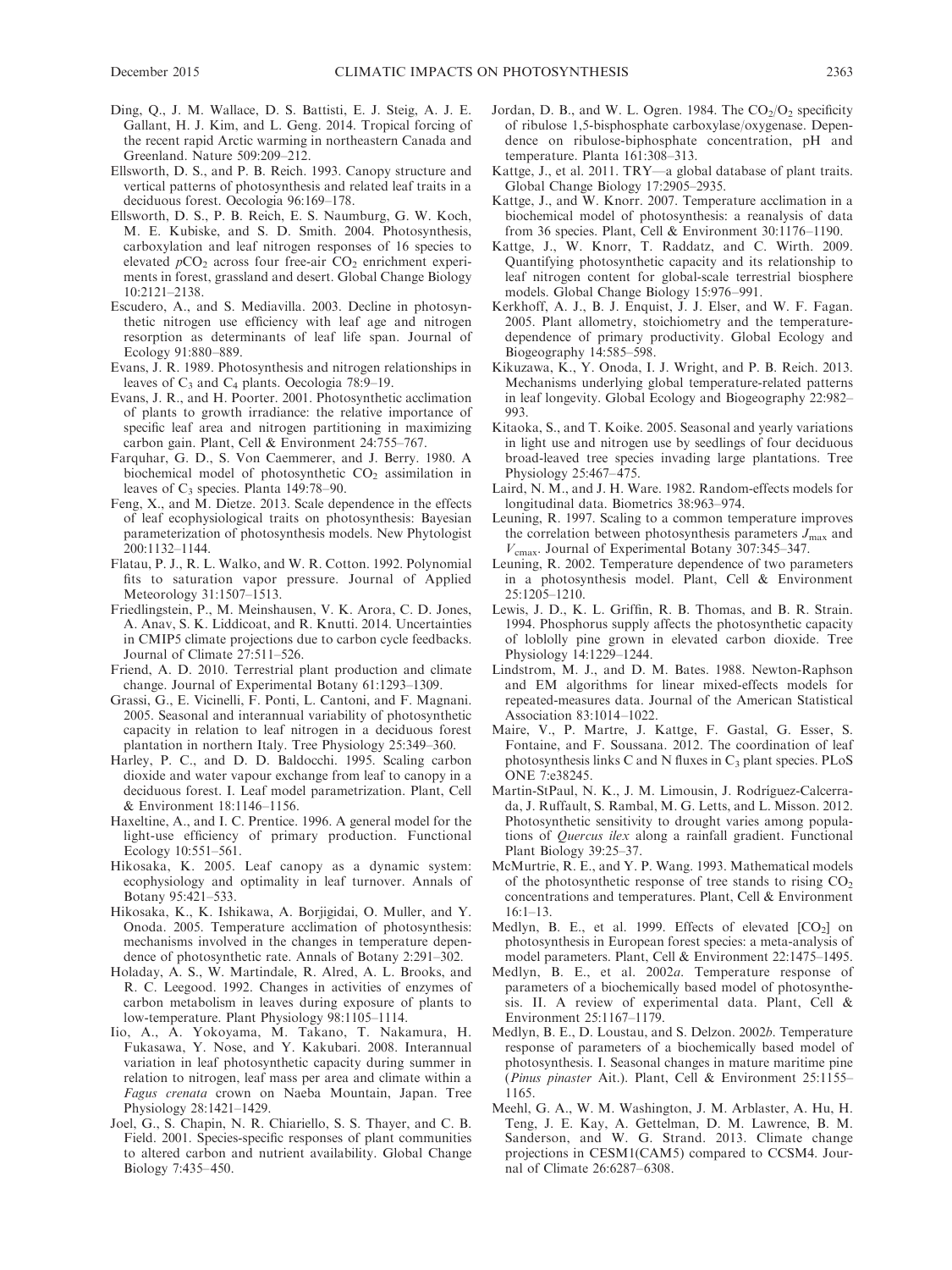- Meinzer, F. C. 2003. Functional convergence in plant responses to the environment. Oecologia 134:1–11.
- Meir, P., B. Kruijt, M. Broadmeadow, E. M. Barbosa, O. Kull, F. E. Carswell, A. D. Nobre, and P. G. Jarvis. 2002. Acclimation of photosynthetic capacity to irradiance in tree canopies in relation to leaf nitrogen concentration and leaf mass per unit area. Plant, Cell & Environment 25:343–357.
- Misson, L., K. P. Tu, R. A. Boniello, and A. H. Goldstein. 2006. Seasonality of photosynthetic parameters in a multispecific and vertically complex forest ecosystem in the Sierra Nevada of California. Tree Physiology 26:729–741.
- Mitchell, T. D., and P. D. Jones. 2005. An improved method of constructing a database of monthly climate observations and associated high-resolution grids. International Journal of Climatology 25:693–712.
- Niinemets, U. 1997. Role of foliar nitrogen in light harvesting and shade tolerance of four temperate deciduous woody species. Functional Ecology 11:518–531.
- Niinemets, U., O. Kull, and J. D. Tenhunen. 1998. An analysis of light effects on foliar morphology, physiology, and light interception in temperate deciduous woody species of contrasting shade tolerance. Tree Physiology 18:681–696.
- Niinemets, U., A. Lukjanova, M. H. Turnbull, and A. D. Sparrow. 2007. Plasticity in mesophyll volume fraction modulates light-acclimation in needle photosynthesis in two pines. Tree Physiology 27:1137–1151.
- Nogues, S., and L. Alegre. 2002. An increase in water deficit has no impact on the photosynthetic capacity of field-grown Mediterranean plants. Functional Plant Biology 29:621–630.
- Oleson, K. W., et al. 2013. Technical description of version 4.5 of the Community Land Model (CLM). Page 422. NCAR Technical Note NCAR/TN-503+STR, National Center for Atmospheric Research, Boulder, Colorado, USA.
- Onoda, Y., K. Hikosaka, and T. Hirose. 2004. Allocation of nitrogen to cell walls decreases photosynthetic nitrogen-use efficiency. Functional Ecology 18:419–425.
- Onoda, Y., K. Hikosaka, and T. Hirose. 2005. Seasonal change in the balance between capacities of RuBP carboxylation and RuBP regeneration affects  $CO<sub>2</sub>$  response of photosynthesis in Polygonum cuspidatum. Journal of Experimental Botany 56:755–763.
- Piques, M., W. X. Schluze, M. Höhne, B. Usadel, Y. Gibon, J. Rohwer, and M. Stitt. 2009. Ribosome and transcript copy number, polysome occupancy and enzyme dynamics in Arabidopsis. Molecular Systems Biology 5:314.
- Poorter, H., and J. R. Evans. 1998. Photosynthetic nitrogen-use efficiency of species that differ inherently in specific leaf area. Oecologia 116:26–37.
- Porté, A., and D. Loustau. 1998. Variability of the photosynthetic characteristics of mature needles within the crown of a 25-year old Pinus pinaster. Tree Physiology 18:223–232.
- Prior, L. D., D. Eamus, and D. M. J. S. Bowman. 2003. Leaf attributes in the seasonally dry tropics: a comparison of four habitats in northern Australia. Ecology 17:504–515.
- Reich, P. B., R. L. Rich, X. Lu, Y. P. Wang, and J. Oleksyn. 2014. Biogeographic variation in evergreen conifer needle longevity and impacts on boreal forest carbon cycle projections. Proceedings of the National Academy of Sciences USA 111:13703–13708.
- Reich, P. B., C. Uhl, M. B. Walters, L. Prugh, and D. S. Ellsworth. 2004. Leaf demography and phenology in Amazonian rain forest: a census of 40 000 leaves of 23 tree species. Ecological Monographs 74:3–23.
- Reich, P. B., M. B. Walters, and D. Ellsworth. 1997. From tropics to tundra: global convergence in plant functioning. Proceedings of the National Academy of Sciences USA 94:13730–13734.
- Reich, P. B., M. B. Walters, and D. S. Ellsworth. 1991a. Leaf age and season influence the relationships between leaf nitrogen, leaf mass per area and photosynthesis in maple and oak trees. Plant, Cell & Environment 14:251–259.
- Reich, P. B., M. B. Walters, and D. S. Ellsworth. 1991b. Leaf lifespan as a determinant of leaf structure and function among 23 Amazonian tree species. Oecologia 86:16–24.
- Reich, P. B., M. B. Walters, M. G. Tjoelker, D. Vanderklein, and C. Buschena. 1998. Photosynthesis and respiration rates depend on leaf and root morphology and nitrogen concentration in nine boreal tree species differing in relative growth rate. Functional Ecology 12:395–405.
- Reich, P. B., I. J. Wright, and C. H. Lusk. 2007. Predicting leaf physiology from simple plant and climate attributes: a global glopnet analysis. Ecological Applications 17:1982–1988.
- Rogers, A. 2014. The use and misuse of  $V_{c,max}$  in earth system models. Photosynthesis Research 119:15–29.
- Ryan, M. G. 1995. Foliar maintenance respiration of subalpine and boreal trees and shrubs in relation to nitrogen concentration. Plant, Cell & Environment 18:765–772.
- Schulze, E. D., F. M. Kelliher, C. Körner, J. Lloyd, and R. Leuning. 1994. Relationships among maximum stomatal conductance, carbon assimilation rate, and plant nitrogen nutrition: a global ecology scaling exercise. Annual Review of Ecology and Systematics 25:629–660.
- Sellers, P. J., D. A. Randall, G. J. Collatz, J. A. Berry, C. B. Field, D. A. Dazlich, C. Zhang, G. D. Collelo, and L. Bounoua. 1996. A revised land surface parametrization (SiB2) for atmospheric GCMs. Part I: model formulation. Journal of Climate 9:676–705.
- Sitch, S., et al. 2003. Evaluation of ecosystem dynamics, plant geography and terrestrial carbon cycling in the LPJ dynamic global vegetation model. Global Change Biology 9:161–185.
- Song, Y. H., S. Ito, and T. Imaizumi. 2013. Flowering time regulation: photoperiod- and temperature-sensing in leaves. Trends in Plant Science 18:575–583.
- Spurr, S. H., and B. V. Barnes, editors. 1980. Forest ecology. John Wiley & Sons, New York, New York, USA.
- Sullivan, N. H., P. V. Bolstad, and J. M. Vose. 1996. Estimates of net photosynthetic parameters for twelve tree species in mature forests of the Southern Appalachians. Tree Physiology 16:397–406.
- Suzuki, M., A. Makino, and T. Mae. 2001. Changes in the turnover of Rubisco and levels of mRNAs of rbcL and rbcS in rice leaves from emergence to senescence. Plant, Cell & Environment 24:1353–1360.
- Suzuki, Y., T. Kihara-Doi, T. Kawazu, C. Miyake, and A. Makino. 2010. Differences in rubisco content and its synthesis in leaves at different positions in Eucalyptus globulus seedlings. Plant, Cell & Environment 33:1314–1323.
- Taylor, K. E., R. J. Stouffer, and G. A. Meehl. 2013. An overview of CMIP5 and the experiment design. Bulletin of the American Meteorological Society 93:485–498.
- Thornton, P. E., S. C. Doney, K. Lindsay, J. K. Moore, N. Mahowald, J. T. Randerson, I. Fung, J. F. Lamarque, J. J. Feddema, and Y. H. Lee. 2009. Carbon–nitrogen interactions regulate climate-carbon cycle feedbacks: results from an atmosphere–ocean general circulation model. Biogeosciences 6:2099–2120.
- Van Bodegom, P. M., J. C. Douma, J. P. M. Witte, J. C. Ordoñez, R. P. Bartholomeus, and R. Aerts. 2012. Going beyond limitations of plant functional types when predicting global ecosystem–atmosphere fluxes: exploring the merits of traits-based approaches. Global Ecology and Biogeography 21:625–636.
- van Ommen Kloeke, A. E. E., J. C. Douma, J. C. Ordoñez, P. B. Reich, and P. M. van Bodegom. 2012. Global quantification of contrasting leaf life span strategies for deciduous and evergreen species in response to environmental conditions. Global Ecology and Biogeography 21:224– 235.
- Verheijen, L. M., V. Brovkin, R. Aerts, G. Bönisch, J. H. C. Cornelissen, J. Kattge, P. B. Reich, I. J. Wright, and P. M. van Bodegom. 2012. Impacts of trait variation through observed trait–climate relationships on performance of a